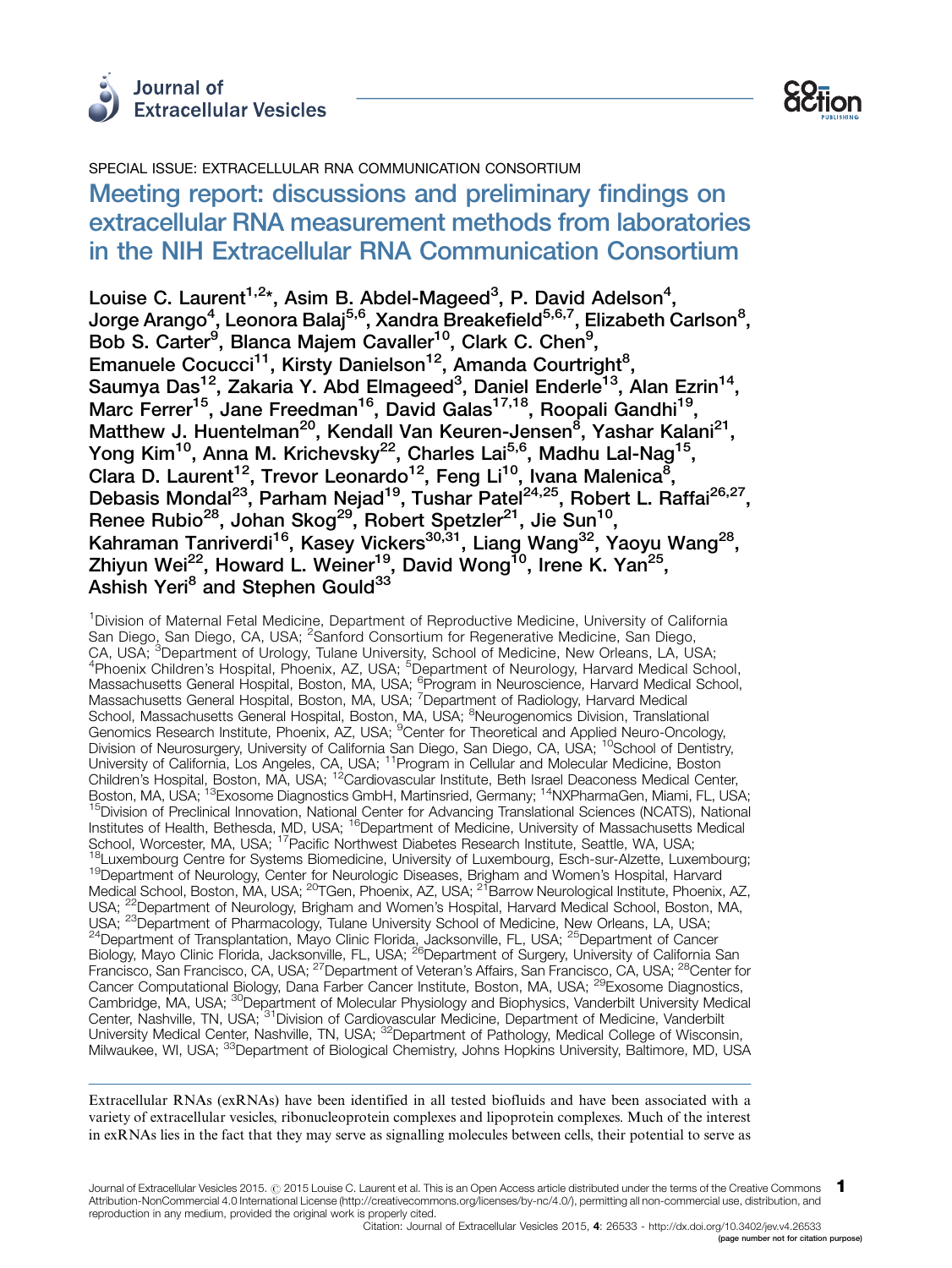<span id="page-1-0"></span>biomarkers for prediction and diagnosis of disease and the possibility that exRNAs or the extracellular particles that carry them might be used for therapeutic purposes. Among the most significant bottlenecks to progress in this field is the lack of robust and standardized methods for collection and processing of biofluids, separation of different types of exRNA-containing particles and isolation and analysis of exRNAs. The Sample and Assay Standards Working Group of the Extracellular RNA Communication Consortium is a group of laboratories funded by the U.S. National Institutes of Health to develop such methods. In our first joint endeavour, we held a series of conference calls and in-person meetings to survey the methods used among our members, placed them in the context of the current literature and used our findings to identify areas in which the identification of robust methodologies would promote rapid advancements in the exRNA field.

Keywords: extracellular RNA; extracellular vesicles; exosomes; microvesicles; RNA sequencing

\*Correspondence to: Louise C. Laurent, University of California San Diego, Sanford Consortium for Regenerative Medicine, 2880 Torrey Pines Scenic Drive, La Jolla, CA, USA, Email: llaurent@ucsd.edu

This paper is part of the Special Issue: *[Extracellular RNA Communication Consortium](http://www.journalofextracellularvesicles.net/index.php/jev/pages/view/special)*. More papers from this [issue can be found at http://www.journalofextracellularvesicles.net](http://www.journalofextracellularvesicles.net/index.php/jev/pages/view/special)

Received: 3 November 2014; Revised: 17 April 2015; Accepted: 3 May 2015; Published: 28 August 2015

Investigators in the Extracellular RNA Communication<br>Consortium are probing a variety of scientific questions,<br>such as elucidating mechanisms responsible for the<br>biogenesis of RNA-containing extracellular particles, their nvestigators in the Extracellular RNA Communication Consortium are probing avariety of scientific questions, such as elucidating mechanisms responsible for the uptake and potential function in recipient cells; discovering extracellular RNA (exRNA) biomarkers for various diseases and developing exRNA-based therapeutics. Although a majority of the projects within the Extracellular RNA Communication Consortium involve the characterization of exRNAs, they have diverse goals and methods for exRNA and extracellular particle isolation and analysis.

For example, many groups, particularly those focused on biomarkers, require methods that give highly robust results from samples obtained using a clinically feasible collection and processing platform. The biomarker groups may also prefer isolation methods that are more comprehensive rather than those that select for specific types of particles and specific exRNAs, reasoning that these latter manoeuvers might result in loss of potential biomarkers. For other groups, such as those focused on understanding the biogenesis of a specific type of particle, optimization of yield and purity and bioactivity of that particle are the driving forces. These varying priorities cannot always be satisfied at the same time. For example, some protocols optimized to give high yields of RNA may result in low bioactivity or reduced RNA diversity. To discuss these issues, this report will focus on the basic challenges as identified by Extracellular RNA Communication Consortium members. It will emphasize the need to develop validated methods for sample collection, processing, RNA isolation and next-generation sequencing (NGS) library construction for exRNA analysis. We recognize that there are a number of other pertinent topics that will not be addressed here. Some of these have been addressed by existing organizations, and others we intend to cover in future reports. In terms of priorities that are being

addressed by other organizations, the International Society on Thrombosis and Haemostasis has worked extensively on standardization of detection of vesicles by flow cytometry (1). The European Network on Microvesicles and Exosomes in Health and Disease, supported by the European Cooperation in Science and Technology framework, has a working group focused on guidelines for nomenclature and analysis. ISEV has published 2 position papers on publication standards (2) and analysis of extracellular vesicle (EV) RNA and bioinformatics (3). Finally, the External RNA Controls Consortium has developed spike-in control mixes for both long and small RNAs (4).

#### **Context**

The discovery of exRNAs in biofluids has sparked considerable interest in their use as disease-specific diagnostic and prognostic biomarkers. However, the discovery of specific exRNAs as ''disease-specific'' reporters depends on the notion that differential profiles of exRNAs across different samples is predominantly reflective of changes related to the disease process, rather than differences arising from the use of different exRNA isolation or analysis methods. Therefore, the discovery of robust diseasespecific exRNAs as clinically relevant biomarkers depends on standardized techniques for sample processing and exRNA measurement that minimize variability across technical replicates and across different measurement sites.

The development of standard techniques for exRNA isolation and analysis has been challenging because of the large number of interacting biological and experimental variables. First and foremost, exRNAs are present in variety of compartments that have diverse biophysical properties. These compartments include EVs (5,6), lipoproteins (7) and ribonucleoprotein particles (8). Different methods for isolating exRNAs could preferentially enrich for exRNAs present in certain compartments, thereby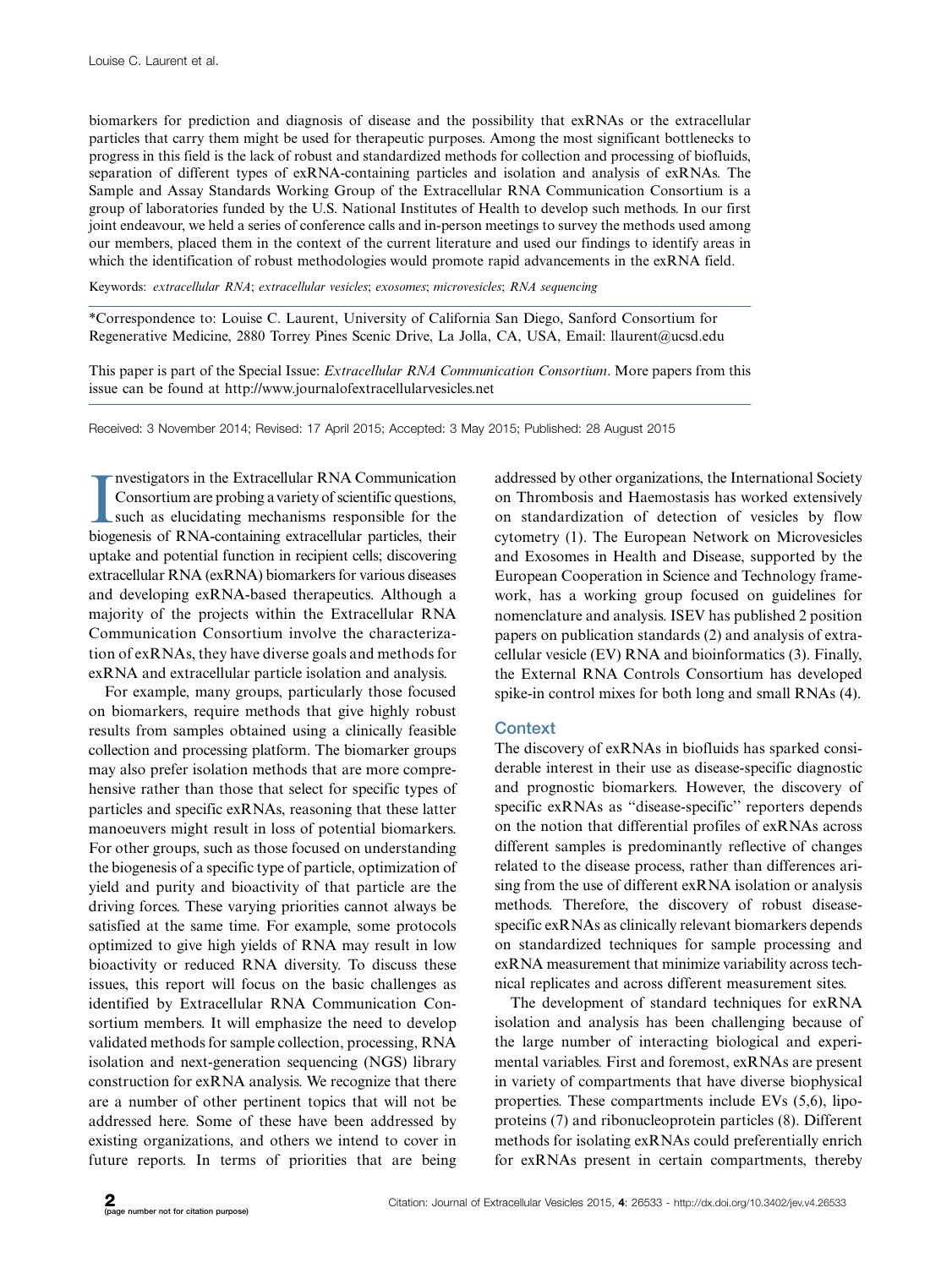introducing intentional or unintentional bias in the discovery process. Second, exRNAs have been found in every tested biofluid. Variables involved in biofluid sample collection and processing include biofluid type, use of preservatives, collection container material, holding time and temperature and any centrifugation or filtration methods used, each of which may influence the quantity, quality and type of RNAs isolated. Third, bias introduced during NGS library construction can be substantial (9-14). Fourth, exRNAs are generally present at low concentrations in biofluids, which makes it challenging to obtain sufficient RNA for downstream assays, particularly for NGS-based assays. Most recent studies suggest RNA yields of 20–50 ng/ml of total plasma (15) and  $\leq$ 5 ng of EV-associated RNA per ml of biofluid, both of which are significantly less than the  $1 \mu$ g of RNA typically used in NGS analysis of RNA isolated from tissue. The low amounts of input RNA required for NGS library construction can lead to a higher incidence of adaptor dimer by-products (15), as well as potential sampling errors, resulting in high variability in the measurement of low abundance RNAs. Finally, inhibitors present in biofluids or in collection methods may confound molecular assays, including both qRT-PCR and NGS-based methods.

In the following sections, we will give a brief overview of the relevant literature, followed by a description of preliminary data shared by members of the Extracellular RNA Communication Consortium. We will conclude with potential future directions. In future collaborative studies, we aim to develop a clearer understanding of common sources of biological and experimental variability. We also strive to identify robust and standardized methods for sample collection and processing, RNA isolation and exRNA analysis. Such techniques will promote the success of efforts to discover exRNA biomarkers, to understand exRNA biology and to develop therapeutic approaches using exRNAs.

# Methodology for sample collection and isolation of EVs and exRNAs

As part of an effort to address key topics in the field, the Extracellular RNA Communication Consortium has set up several working groups directed at the challenges associated with the isolation and analysis of exRNAs. Of these, the Sample and Assay Standards Working Group (SAS WG) was tasked with assessing the current state of the art for methods for biofluid sample collection, exRNA isolation and exRNA analysis. To this end, the SAS WG surveyed the protocols currently employed by the 19 laboratories in the Extracellular RNA Communication Consortium.

#### Biofluid collection and processing methods

Witwer et al. (16) comprehensively reviewed the numerous published reports demonstrating that EVs and exRNAs can be found in a wide variety of biofluids and showing that sample collection and processing methods can affect results of downstream assays. One of the most significant variables for sample collection is the choice of anticoagulant used for plasma samples, as it has been noted that they can influence both the number of EVs in plasma and the performance of downstream assays.

The International Society on Thrombosis and Haemostasis has been active in developing standardized methods for measurement of microparticle counts, particularly in plasma (17). A recent study used these methods, recognizing that the formation of EVs in vitro after sample collection could confound accurate measurement of extracellular biomarkers, to compare the levels of EVs in plasma collected in acid-citrate-dextrose (ACD, Becton-Dickinson, Franklin Lakes, NJ, USA), heparin (Becton-Dickinson), citrate (Becton-Dickinson), citrate-theophylline-adenosinedipyridamole (Becton-Dickinson) and citrate phosphate dextrose adenine (Greiner Bio-One International, Kremsmunster, Austria) tubes (18). EVs were measured by flow cytometry and the ZYMUPHEN assay (Aniara, Westchester, Ohio, USA). This study found that the presence of citrate was correlated with a lower EV count, postulating that this might be due to chelation of calcium by citrate. The study also found that the dextrose in ACD tubes appears to inhibit in vitro vesiculation, compared to tubes containing citrate only. In a separate study, the Breakefield group has observed that heparin binds to EVs and blocks their transfer between cells (19).

Outside the exRNA literature, it has been appreciated that the most commonly used anticoagulants, heparin and citrate, interfere with PCR (20,21). The Witwer et al. review discusses this point, mentioning the use of the alternative anticoagulants EDTA and NaF/KOx. The authors recommend collecting samples in multiple tube types, because different downstream assays will likely show different sensitivities to specific additives (16).

The most common biofluids studied by members of the Extracellular RNA Communication Consortium were serum and plasma, but there were groups that evaluated cerebral spinal fluid (CSF), cell culture supernatant, saliva and bile. Six of the groups studying serum or plasma, as well as the groups studying CSF, used biofluid samples collected using methods that did not include a robust cell removal step (such as high-speed centrifugation or membrane filtration) prior to freezing for long-term storage. Two groups studying serum and plasma performed a cell removal step prior to freezing, either by centrifugation at  $14,000 \times g$  or filtration through a 0.8 micron membrane filter. All groups completed initial sample processing within 2 hours of collection with long-term storage of samples in  $1-2$  mL aliquots at  $-80^{\circ}$ C.

The Skog group has tested the yields of several micro-RNAs (miRNAs) and long RNAs as measured by qPCR. They noted that, for plasma collection, heparin strongly interfered with downstream qPCR. Likewise, specimens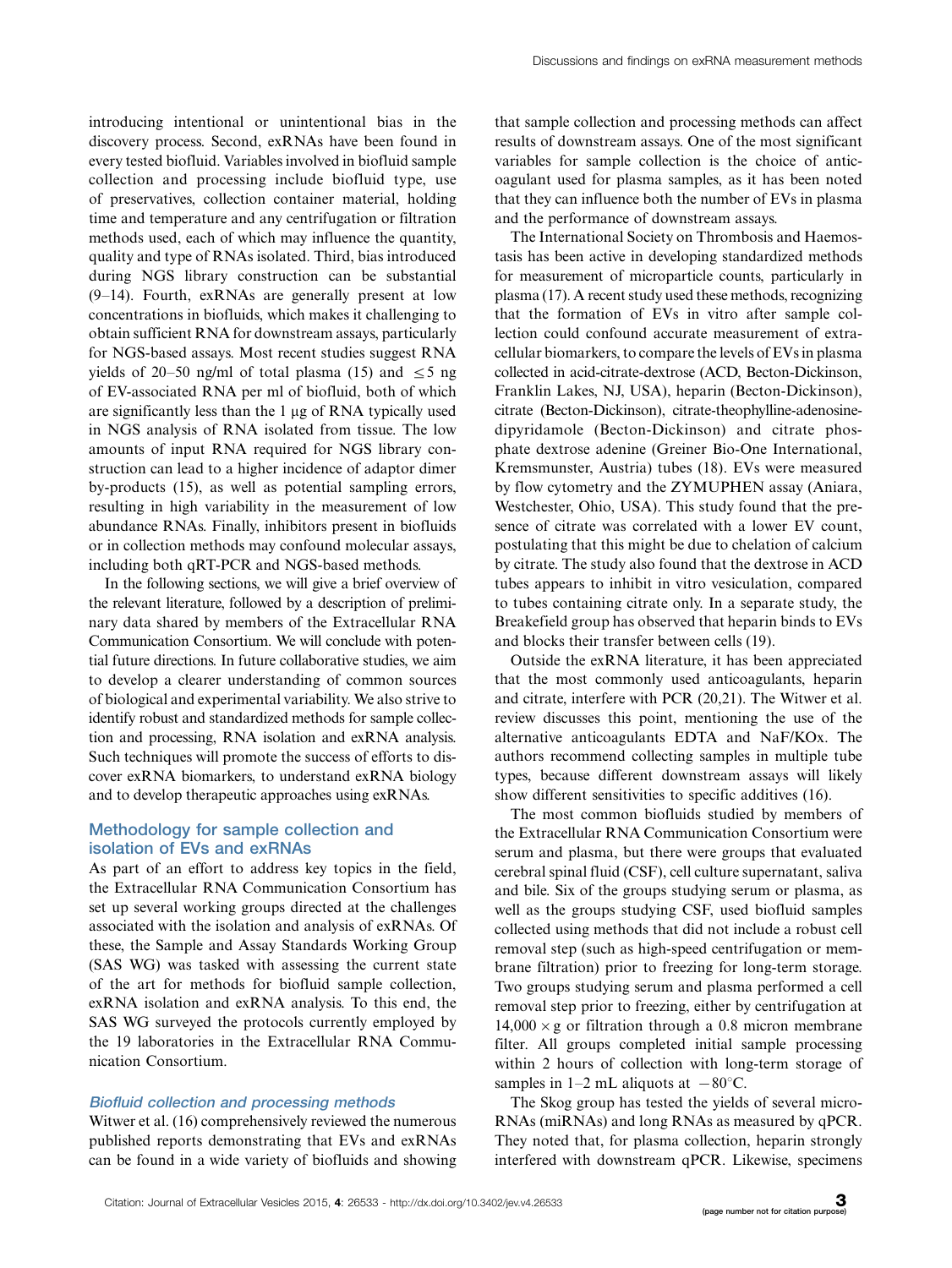collected in citrate (Becton-Dickinson, NJ, USA) or plasma preparation tubes (PPT, containing both dipotassium EDTA as the anticoagulant and a gel polymer that forms a barrier between the plasma and cellular material after centrifugation, Becton-Dickinson, NJ, USA) showed overall higher  $C_T$  values corresponding to lower RNA concentrations as compared to specimens collected in plain EDTA tubes. None of the Consortium groups reported using NaF/KOx as an anticoagulant, as it is not a commonly used additive for clinical lab draws. Although the effects of the different anticoagulants on downstream assays are important considerations when choosing a sample collection tube type, it can be difficult to predict the future uses of banked samples, and it is often not feasible to collect in multiple tube types from the same patient. Many Consortium groups are using EDTA as the anticoagulant for plasma sample collection for projects in which qPCR and/or NGS are anticipated to be the downstream readouts. We appreciate that a comparison of in vitro vesiculation in ACD versus EDTA has yet to be performed.

The major rationale for methods that include a robust cell removal step is that they increase the likelihood that the extracted RNAs will represent exRNAs as opposed to intracellular RNAs (i.e. RNAs that are from cells that are intact in the source biofluid, but are lysed during sample processing or storage). However, these methods require processing of fresh samples using specialized protocols, and therefore they cannot be applied to previously banked biofluid samples. Moreover, concerns have been raised in discussions among Extracellular RNA Communication Consortium members regarding potential loss of larger EVs with membrane filtration or centrifugation speeds greater than  $2,000 \times g$ . At this time, there is no clear consensus on this point, other than the need to record in detail the sample collection methodology used.

Experience from the Wong group, which studies salivary exRNAs, reveals the need for customized processing methods for specific biofluids. In these experiments, RNA extracted from saliva that had been centrifuged at  $2,600 \times g$  contained significant levels of rRNA. Because intact rRNAs have been shown to be largely absent from RNA extracted from EVs (6,22), the investigators were concerned that there might be excessive cell lysis. However, subsequent centrifugation at  $10,000 \times g$  for 5 minutes showed that all of the intact rRNAs detectable by Bioanalyzer (Agilent, Santa Clara, CA, USA) were found in the pellet; this observation, combined with the migration of the rRNA peaks (which was more rapid than typically seen for eukaryotic 28S and 18S rRNAs) supported the notion that these rRNAs were of bacterial origin. This conclusion was further confirmed by NGS analysis of these samples, in which only 6-14% of reads mapped to the human genome and 60-70% of reads mapped to the microbiome, with the majority of sequences representing bacterial rRNAs. These findings demonstrate that rRNA

contamination in salivary exRNA samples, which would be presumed to be of intracellular origin in most biofluids, was likely due to the high bacterial load in saliva.

# Special considerations when using cell culture supernatants

EVs can be isolated from cell culture supernatants, and the ability to experimentally manipulate the cells and produce large volumes of supernatant make these attractive systems to use for study of the biogenesis and functions of EVs. However, there are specific variables that must be taken into account in these studies. For example, if the cell culture medium is supplemented with foetal bovine serum, the serum should be depleted of endogenous EVs. This task is typically done by ultracentrifugation for prolonged periods of time or by immunoaffinity methods using antibodies raised to antigens commonly found on the surfaces of bovine EVs. Because these methods do not fully deplete the serum of EVs and exRNAs (23), it is preferable to use serum-free media formulations when possible. Both the Breakefield and Patel groups have observed that cell density can affect the release of EVs into the cell culture supernatant, with increasing density associated with decreased release. A possible explanation for this phenomenon is that EVs can be transferred from cell to cell, and a higher density of cells favours cell-to-cell trafficking over release into the supernatant.

# EV and particle enrichment methods

We note that a discussion of nomenclature for EVs and other extracellular particles remains an area of active debate that is outside the scope of this report. Although defining subtypes of EVs based on the mechanism of biogenesis is an attractive method, such a scheme cannot be easily applied given the dearth of knowledge about these processes (24). One convention that has been adopted is to name the vesicles based on the source of the biofluid. Terms such as epididimosomes, argosomes, promininosomes, prostasomes, dexosomes, texosomes, archaeosomes and oncosomes have all been used in this regard (25). Another classification scheme involves definition by size of the EV. This classification scheme is built on the observation that EVs derived from distinct biogenic mechanism often differ by size (26,27). The term ''exosomes'' has been used to refer to EVs  $\sim$  40–100 nm in size, whereas the term "microvesicles" is typically used to refer to larger EVs of  $\sim$  100–1,000 nm (26). We recognize that these size cut-offs are somewhat arbitrary (24) and that EVs defined solely by size-based nomenclatures are likely to be heterogeneous in molecular composition (28). Moreover, EVs isolated using one method are likely to differ from those isolated using another (29). The available data is rather preliminary for establishing prescriptive standards for EV definition or isolation (24,25,29). As a result, it is important for investigators to specify the operational definition of the EVs under investigation and the methods used for EV isolation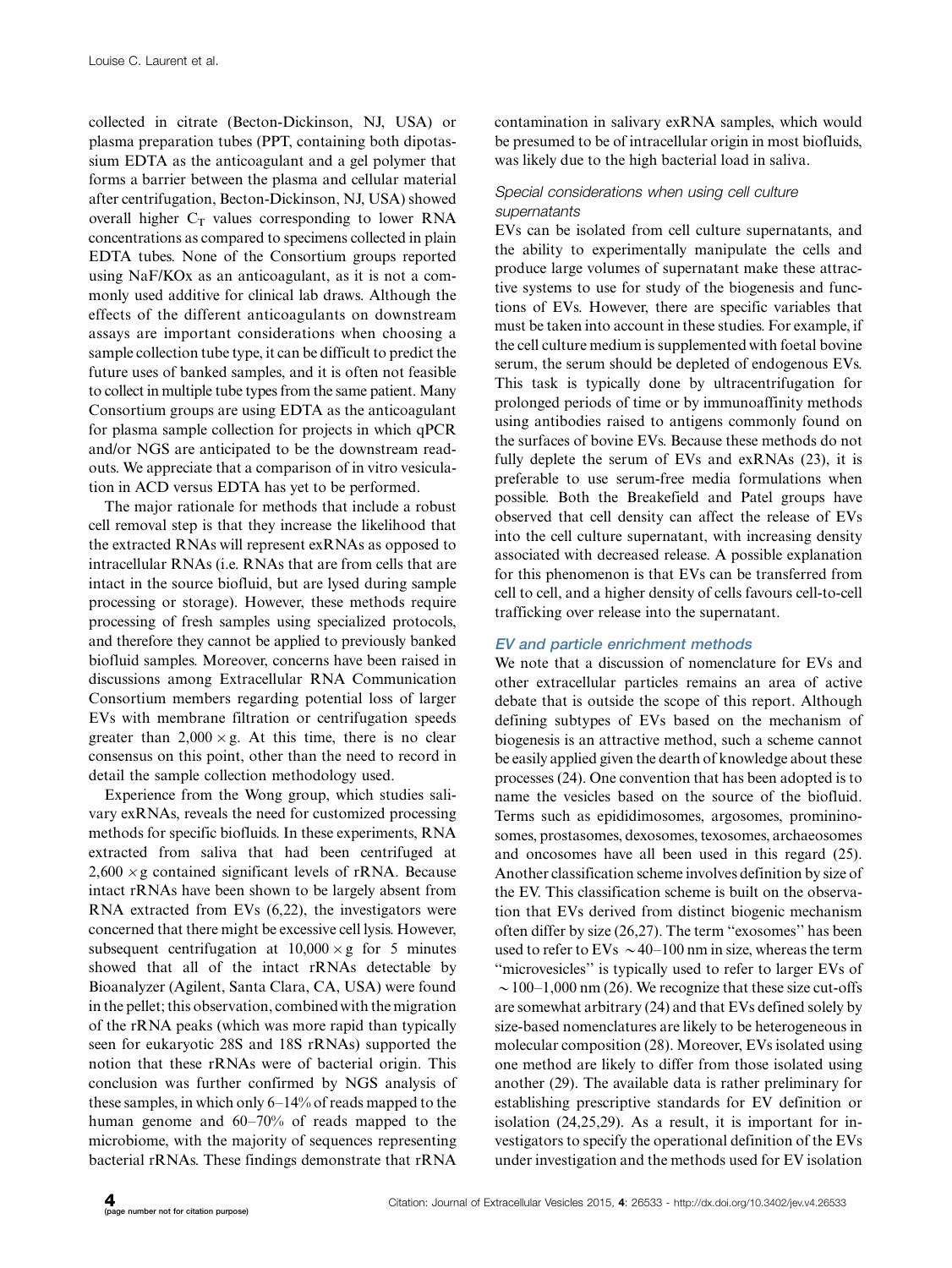and assessment of EV purity and size, to enable meaningful comparison of results among different studies.

Two recent studies have compared the performance of different EV isolation methods. Kalra et al. compared differential ultracentrifugation, EpCAM affinity purification and OptiPrep (Sigma-Aldrich, St.Louis, MO, USA) density gradient ultracentrifugation on plasma samples. They used mass spectrometry, detection of the exosome marker TSG101 and electron microscopy to evaluate the yield and purity of their preparations (30). The report concluded that density gradient ultracentrifugation gave the best results, but that quicker and less laborious methods would be valuable for biomarker studies.

Van Deun et al. applied 4 EV isolation protocols to conditioned medium: differential ultracentrifugation, OptiPrep (Sigma-Aldrich) density gradient ultracentrifugation, ExoQuick (System Biosciences, Mountain View, CA, USA) precipitation, and Total Exosome Isolation (Life Technologies, Carlsbad, CA, USA) precipitation. They evaluated the purity and RNA content of the resulting EVs by assessing particle count and morphology by nanoparticle tracking analysis and electron microscopy, enrichment of CD63 and other exosomal marker proteins, presence of contaminating AGO2 and gene expression microarray (Agilent) (31). The report concluded that, although density gradient ultracentrifugation was the most time- and labour-intensive method, it produced the highest yield and purity EVs, as well as the highest complexity RNA content.

Extracellular RNA Communication Consortium groups have used a variety of methods to enrich for EVs. These methods can be divided into 5 classes: precipitation, filtration, gel filtration, affinity purification and differential ultracentrifugation.

#### Precipitation-based methods

Three groups reported using a kit-based precipitation technique [e.g. ExoQuick (System Biosciences) and the Total Exosome Isolation Reagent (Life Technologies)]. These techniques precipitate EVs of various sizes, as well as ribonucleoprotein complexes, from biofluids. The kits use polyethylene glycol (PEG)/sodium chloride (NaCl) based methods initially developed for precipitation of macromolecular complexes, including virus particles. It is believed that the PEG polymers sterically exclude the macromolecular complexes from a portion of the solvent volume, increasing the effective concentration of the particles to their solubility limit (32). It has been noted by Extracellular RNA Communication Consortium members that EVs isolated using these methods display different light-scattering properties and particle sizes (as measured using the NanoSight instrument (Malvern Instruments, Malvern, UK)) and lower bioactivity compared to those isolated by ultracentrifugation (see below, ''Differential centrifugation-based methods'').

These methods also sediment ribonucleoprotein and lipoprotein complexes (33), which have themselves been reported to carry small RNAs, including miRNAs (7). Consequently, unintended co-purification of vesicular and non-vesicular macromolecular structures could potentially complicate subsequent analyses.

## Membrane filtration-based methods

Two Consortium groups reported using sequential fractionation of cell culture supernatant through syringe filters with successively smaller pore sizes. According to these groups, this approach had a number of potential advantages over other methods for EV purification: (a) improved homogeneity in the size of vesicles obtained; (b) avoidance of high g-forces involved in ultracentrifugation-based approaches (34,35); (c) higher yield of EVs and exRNAs; (d) avoidance of precipitants that might interfere with downstream applications, in contrast to PEG/NaCl precipitation; (e) no need for specialized large equipment, compared to ultracentrifugation.

However, the method used by the 2 Consortium groups was quite time-consuming, as filtration through membranes with small pore sizes ( $\sim$  20 nm) was slow and the filters sometimes clogged. In addition, there are 2 significant concerns regarding the filtration approach, which need to be further studied: the potential disruption of EVs due to shear forces as they pass through the filters and the co-purification of non-vesicular particles and protein aggregates. It is possible that these effects can be mitigated (e.g. by adjusting the chemical composition, pore size, uniformity of pore size and structure of the filters or by controlling the pressure applied during filtration), but such studies have not yet been performed.

#### Gel filtration-based methods

The basis of gel filtration chromatography is that molecules pass through a bed of porous beads, with the speed of passage determined by molecular size and shape, as well as interactions between the beads, buffers and molecules. Overall, large molecules do not enter the pores and therefore move through the column quickly; small molecules readily enter the pores and pass through the column more slowly. Beads of different chemical compositions that affect their hydrophobicity/hydrophilicity, compatibility with different buffers and resistance to different solvents are available in a variety of pore sizes.

Gel filtration has been used extensively to purify nucleic acids, peptides, proteins, lipids and viruses. Methods using Sepharose 2B beads (Sigma-Aldrich, St. Louise, MO, USA) to purify EVs for RNA and proteomic profiling (36) and for separating platelet-derived vesicles greater than 70 nm in diameter from HDL and protein (37) have been reported. None of the Extracellular RNA Communication Consortium groups used gel filtration chromatography (also referred to as ''size exclusion chromatography'') as their primary modality for EV or non-vesicular particle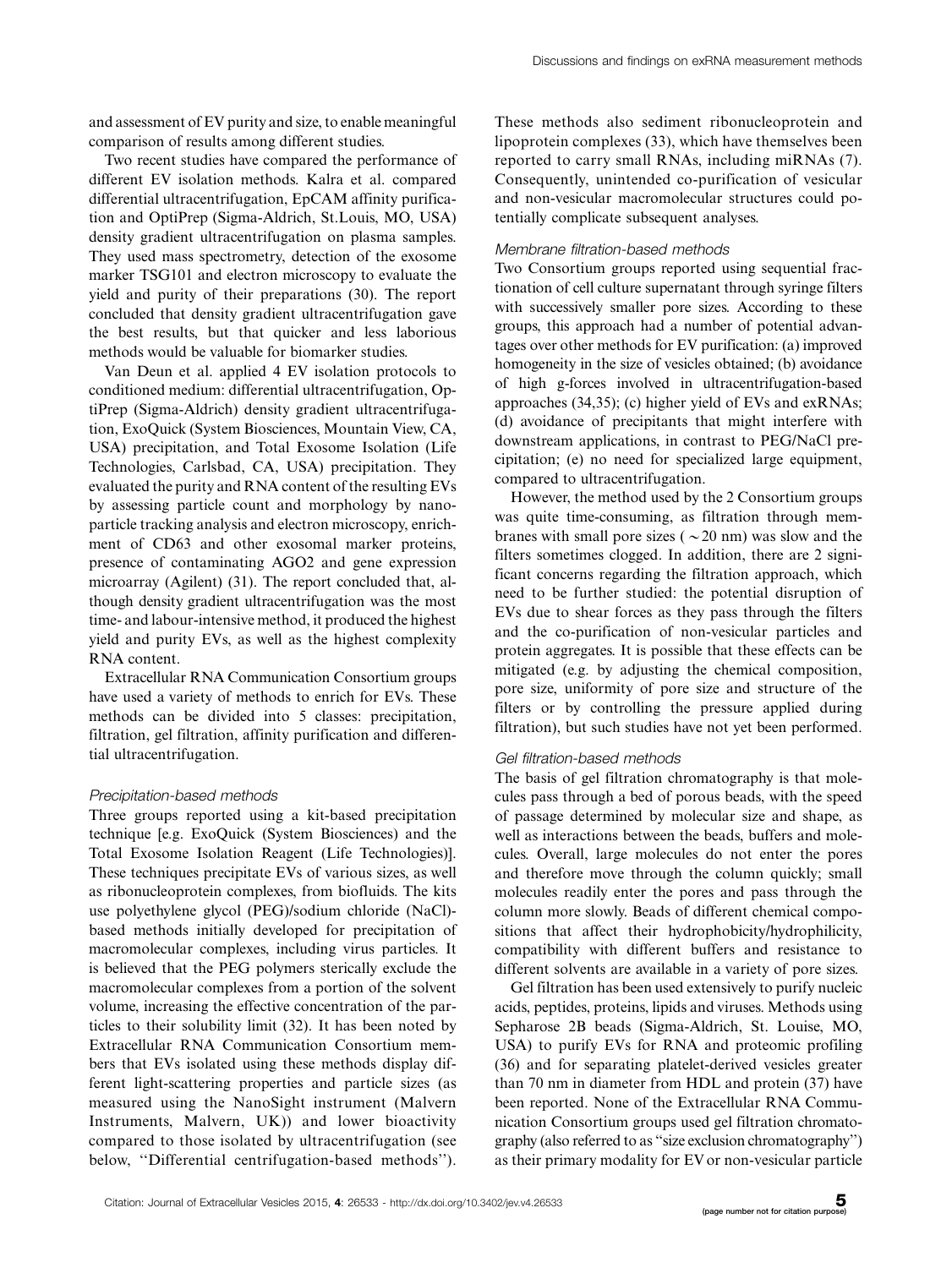isolation. However, it has been reported in the literature that gel filtration results in EV co-isolation with highdensity lipoprotein (HDL) and low-density lipoprotein (LDL) particles (38). The overall consensus in the Extracellular RNA Communication Consortium at this point is that further studies are required to fully characterize the effects of different variables (particularly bead type and buffer composition) on fractionation of different EV and non-vesicular particle types.

#### Affinity purification-based methods

None of the Extracellular RNA Communication Consortium groups reported using affinity-based methods for purification of EVs routinely, although some groups had experience with this approach (39). The groups focusing on purification of exRNA-containing lipoprotein complexes used it on a regular basis (see below, ''Isolation of exRNA-containing lipoproteins''). In this method, biofluids are passed over solid phase substrates coupled to antibodies or other molecules that bind to specific antigens on the surfaces of the extracellular particles. This strategy has been used to isolate extracellular particles that express disease-specific antigens. For example, purification of epithelial tumour-derived EVs from plasma can be achieved by selection for EVs carrying tumourspecific (e.g. PSMA) or epithelial (e.g. EpCAM) markers using magnetic bead sorting (40,41). However, the specificity and yield from this approach is highly dependent on the differential expression of specific markers on subpopulations of EVs, the type and performance of the antibodies used and the type and surface size of the magnetic beads used. Also, non-vesicular RNAs may be physically entrapped by this purification method. Thus, optimization of this method is critically needed to assess whether enrichment of disease-specific circulating EVs will be useful for exRNA biomarker discovery. Microfluidics devices have also been used to capture EVs by antibody affinity (39). A combination of different antibodies has been shown effective in enriching for normal EVs, and a specific cocktail of antibodies could be used to enrich for EVs from a specific disease, e.g. cancer.

#### Differential centrifugation-based methods

Sixteen of the Extracellular RNA Communication Consortium groups reported using a version of the classic differential centrifugation approach to collect EVs (42-44). Typically, there is a low-speed centrifugation step (300-  $3,000 \times g$  for 5–30 minutes) to remove cells and cell debris, a high-speed centrifugation step  $(10,000-20,000 \times g$  for 30 minutes) to remove larger classes of EVs and then an ultracentrifugation step  $(100,000-167,000 \times g$  for 1-18 hours) to collect the exosome pellet for analysis. Sedimentation efficiencies vary with rotor type (k factor) and fluid viscosity, accounting for the range in speeds and durations of ultracentrifugation (45-47).

The differential centrifugation approach is supported by more than a decade of research in the exosome/ microvesicle field, which was preceded by more than 50 years of research in the field of virology. This methodology has been demonstrated in many publications to enrich for many of the major sources of exRNAs, including different types of EVs, as well as endogenous viruses and some protein aggregates. However, differential centrifugation has several drawbacks. In practical terms, it requires extensive processing of samples and is difficult to scale up, particularly in terms of numbers of samples. The populations of vesicles/particles pelleted by the high-speed centrifugation  $(10,000-20,000 \times g)$  and ultracentrifugation steps ( $>100,000 \times g$ ) are heterogeneous in size (35), although this can be reduced with a pre-filtration step to remove the largest vesicles (42). It has not been established how efficiently non-vesicular exRNAs (such as exRNAs associated with ribonucleoprotein or lipoprotein complexes) are pelleted by the ultracentrifugation step. In addition, it has been noted by some members of the Extracellular RNA Communication Consortium that prolonged ultracentrifugation appears to alter the morphology of EVs. Given that the yield of exRNA using differential centrifugation is markedly lower than when using the other methods discussed above and that differential centrifugation requires specialized large equipment, many groups will prefer to use a more facile method, unless differential centrifugation offers a substantial benefit for their particular experimental system. Finally, the differential centrifugation approach can be difficult to standardize. One reason for this is the variation in ultracentrifugation speed and duration seen in commonly used protocols. Moreover, even when the g-force and duration parameters are held constant, results can differ with sample volume and viscosity, rotor type (e.g. fixed angle vs. swing-out), the dimensions and chemical composition of centrifuge tubes and instrument model (45).

It has been found that density gradient ultracentrifugation (DGUC) performed after standard ultracentrifugation (48,49) or after an alternative EV concentration method (31) can result in higher purity and better uniformity of size of EVs. However, the only groups in the Consortium who reported using it regularly were the groups focusing on lipoproteins (see below, ''Isolation of exRNA-containing lipoproteins'').

#### Isolation of exRNA-containing lipoproteins

In addition to EVs, exRNA is also transported by lipoproteins in plasma (7). The most abundant lipoproteins are very low-density lipoproteins (VLDL), LDL, and HDL. As their names suggest, lipoproteins are classified based on their density - VLDL (0.94-1.006 g/mL), LDL (1.006-1.063 g/mL) and HDL (1.063-1.21 g/mL). Apolipoprotein B (apoB) containing VLDL (approximately 60 nm in diameter) is synthesized and secreted by the liver.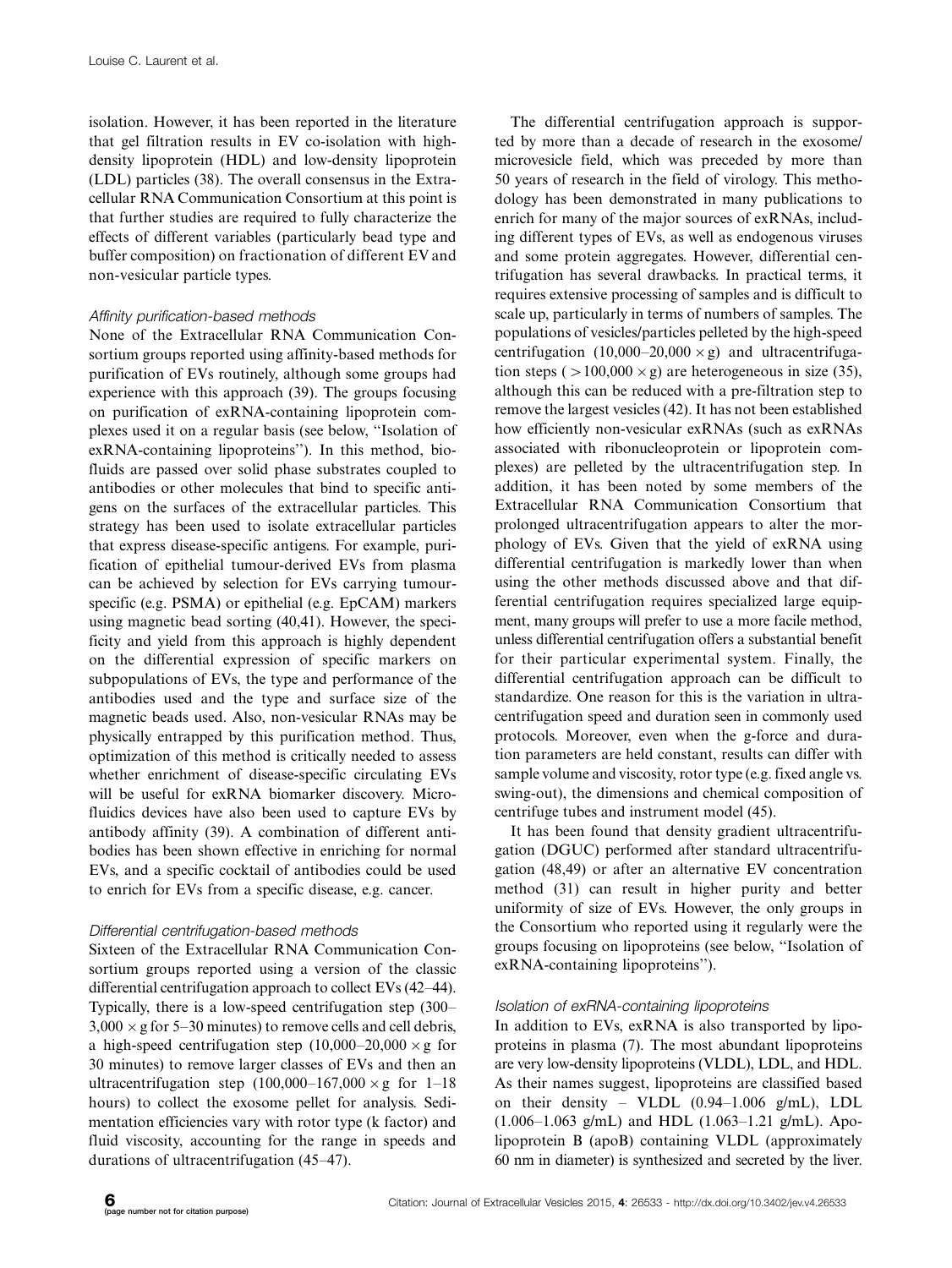It undergoes remodelling in circulation due to lipase hydrolysis of VLDL triglycerides. This process produces smaller but denser LDL (25 nm in diameter). Conversely, apolipoprotein A-I (apoA-I), the structure-function protein in HDL (7-12 nm in diameter), is secreted by the liver and small intestines in a nascent lipid-poor form that is quickly lipidated with cholesterol and phospholipids by ATP-binding cassette transporter A1 (50). As such, VLDL and LDL are identified as apoB particles and HDL is defined by apoA-I, and thus affinity chromatography can be used to isolate distinct lipoprotein classes. Both apoB and apoA-I particles transport and deliver miRNAs to recipient cells (7).

Historically, the most common method for isolation of lipoproteins was density gradient ultracentrifugation (DGUC), using solutions of salts, such as potassium bromide, to set up the gradient. By using distinct density layers, each lipoprotein class can be separated by ultracentrifugation. This process requires multiple 24 h runs to sequentially isolate VLDL, LDL and finally HDL; it then requires extensive dialysis to remove the salts from the density buffers. The main benefit of DGUC is the high yield of lipoproteins that can be obtained (e.g.  $\sim$  1 mg of total HDL protein per 1 mL of plasma). The disadvantages of DGUC are that it involves exposures to high gravitational forces and high salt buffers; it is timeconsuming, and exosomes (1.10-1.21 g/mL) have a similar density to HDL and can be co-purified with HDL from plasma samples (51).

Fast protein liquid chromatography (FPLC) with a size-exclusion gel filtration column can cleanly separate HDL from exosomes due to the relatively large difference in size (approximately 10 nm in diameter for HDL and 40-100 nm for exosomes). Given the limited input volume  $({\sim}1$  mL), FPLC is often used downstream of DGUC. A disadvantage of FPLC is that other macro-protein complexes of similar size can co-fractionate with lipoproteins (e.g. antibodies). At this time, these potentially contaminating co-fractionated complexes or proteins have not been found to carry miRNAs or other RNA species, and so this may not be as important an issue for exRNA studies.

Another method for isolation of lipoproteins is immunoaffinity purification using antibodies raised against apoB or apoA-I. Micro-spin columns can be loaded with Sepharose 4B beads conjugated to anti-apoB or antiapoA-I antibodies (Academy Bio-medical Co., Houston, TX, USA) to purify  $VLDL + LDL$  or HDL, respectively. This method only requires a few hours, but is limited by the binding capacity of the columns, which results in low yields of total lipoprotein (  $\sim$  100  $\mu$ g of total HDL protein per mL plasma). Compared to DGUC and FPLC, immunoaffinity purification is the least specific method, due to non-specific interactions. The main advantage of this method is that it can rapidly isolate lipoproteins from small sample volumes.

The best electron-microscopy-based approach for isolation of highly pure HDL from plasma is to perform DGUC followed by FPLC and to collect HDL fractions based on the distribution of total cholesterol. Because LDL and VLDL are similar in size to exosomes, FPLC alone results in cross-contamination of these particles; therefore, DGUC followed by FPLC is also a sound strategy for separation of apoB-containing particles from exosomes. It is important to appreciate that the ultracentrifugation step of the differential centrifugation strategy for isolation of EVs (see below, ''Differential centrifugationbased methods'') will also co-pellet both LDL and HDL.

In summary, DGUC, FPLC and immunoaffinity methods can all be used to isolate miRNA carrying VLDL, LDL and HDL. Each method has its own benefits and limitations, and the use of multiple methods in tandem is a useful strategy for improving the purity of the final material.

#### Summary of EV and particle enrichment methods

Based on the discussions held in the SAS WG, it is clear that a wide range of methods are used by members of the Extracellular RNA Communication Consortium. It is also apparent that there is a lack of consensus regarding either the preferred methodology or accepted experimental parameters for the enrichment of EVs or other exRNA-containing particles from biofluids. Systematic studies comparing the exRNA content and bioactivity of EVs isolated using different approaches are starting to be reported. Such studies are essential for promoting progress in this field. To further address these issues, 2 subgroups have been formed under the umbrella of the SAS WG: the Vesicle Isolation and Function Subgroup and the Non-Vesicular or Lipoprotein-Associated Subgroup.

#### RNA isolation methods

Efforts to determine optimal methods for isolation and analysis of exRNA from biofluids have been initiated by several investigators over the past 3 years (52-60). Eldh et al. (52) compared RNA yield (by spectrophotometry and qPCR), purity (by spectrophotometry) and size distribution (by Bioanalyzer (Agilent)) of exRNAs isolated from cultured cell media using several different kits and methods, noting the best results with the Exiqon miRCURY kit (Vedbaek, Denmark) and adequate results with the miRNeasy (Qiagen, Venlo, Limburg) and mirVana (Life Technologies, Carlsbad, CA, USA) kits for small RNAs.

McAlexander et al. (53) also tested different commercially available RNA isolation kits to determine the optimal method for improving yield of extracellular miRNAs (assayed by qRT-PCR for synthetic miRNA spike-ins as well as endogenous miRNAs). The Exiqon miRCURY biofluids kit was determined to have the best performance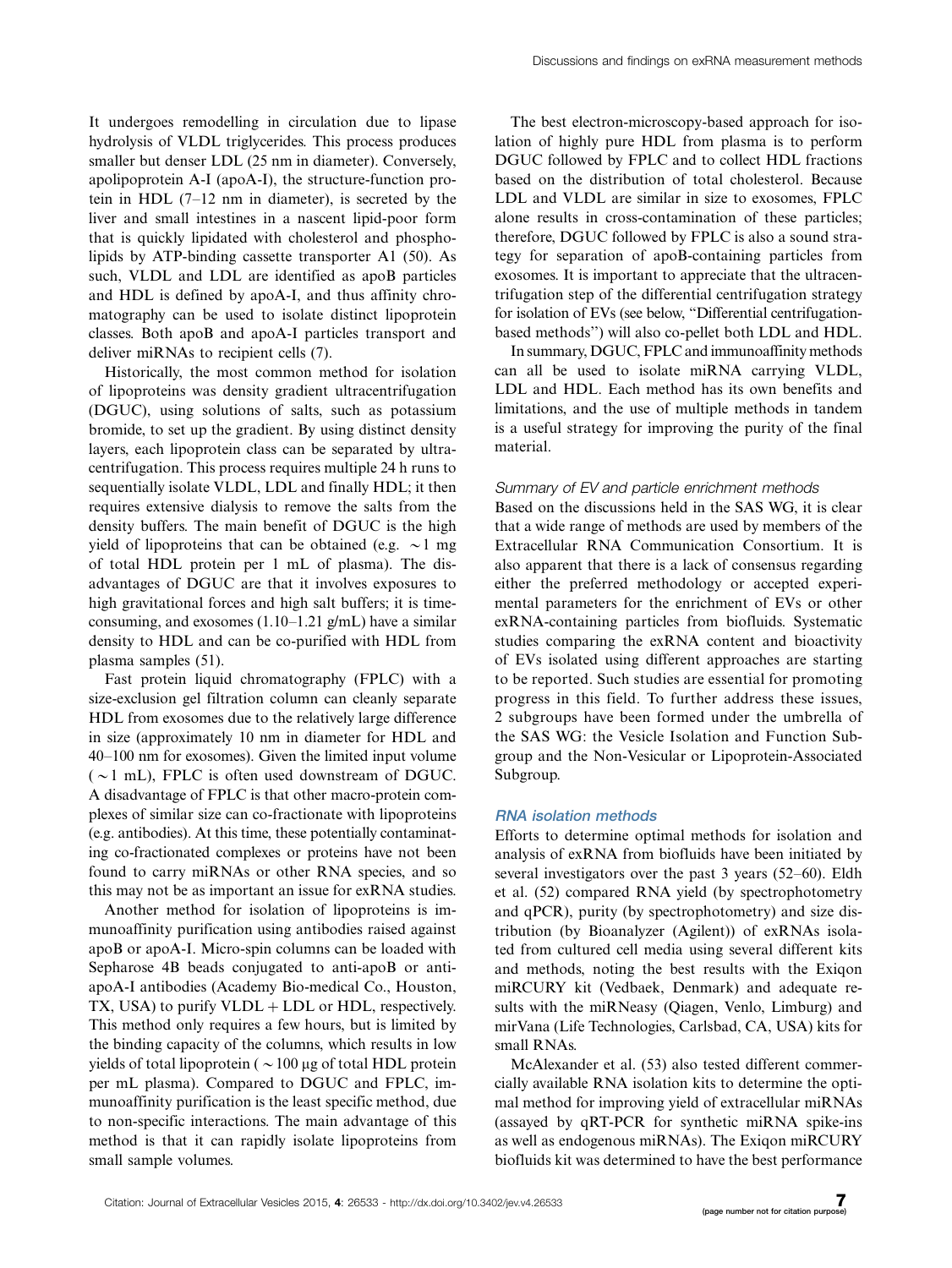among the tested methods for isolation of miRNA from platelet-poor plasma and CSF in this study.

Sedlackova et al. compared the miRCURY RNA isolation kit (Exiqon) and the Circulating Nucleic Acid kit (Qiagen, Valencia, CA, USA) on plasma samples from pregnant women and concluded that the miRCURY kit was superior for isolation of both miRNAs and DNA based on qPCR of miR-15 and miR-451 for miRNAs, and AR and DYS14 for DNA (54).

Kroh et al. compared the miRNeasy (Qiagen) and the mirVana PARIS (Life Technologies) kits on serum and plasma and found that the miRNeasy (Qiagen) kit using a  $10 \times$  volume of the TRIzol reagent (Life Technologies) had a yield  $2-3 \times$  that of the mirVana (Life Technologies) kit (55).

Monleau et al. used serum and compared the miRNeasy mini (Qiagen), plasma/serum circulating RNA purification (Norgen Biotek, Ontario, Canada) and Nucleospin miRNA plasma (Macherey-Nagel, Duren, Germany) kits, using the TaqMan low-density array for miRNA (Life Technologies) as a readout. They concluded that the Nucleospin kit resulted in a higher number of detected miRNAs (56).

Moret et al. isolated miRNAs from serum using the mirVana PARIS (Life Technologies), TRIzol LS (Life Technologies) and miRNeasy serum/plasma (Qiagen) kits using different amounts of spike-in control RNA and using NanoDrop, Bioanalyzer (Agilent) and the Affymetrix miRNA 3.0 microarray (Affymetrix, Santa Clara, CA, USA) as the readout. The results focused on a comparison of the quantification, size distribution and microarray results for the miRNeasy (Qiagen) method with different amounts of spike-in RNA. Moret et al. concluded that using a 10-fold lower amount of spike-in than that recommended by the manufacturer gave the best yield and sensitivity on the microarray. An in-depth comparison of results for the 3 purification methods was not shown, but the authors stated that methods that require organic extraction, such as TRIzol LS (Life Technologies), should be avoided (57).

The types of RNA isolation methods used by laboratories in the Extracellular RNA Communication Consortium varied widely. The large majority of methods used solutions containing guanidinium isothiocyanate (GITC) for disruption of EVs and other exRNA-containing particles. However, the methods differed at 2 subsequent steps: (a) whether they include a phenol/chloroform extraction [e.g. TRIzol (Life Technologies), miRNeasy (Qiagen) and mirVana (Life Technologies)] or not [e.g. miRCURY Biofluids (Exiqon), Plasma/Serum Circulating and Exosomal RNA Purification (Norgen Biotek) and Direct-Zol (Zymo, Irvine, CA, USA)]; and (b) whether the exRNA is concentrated using alcohol precipitation (e.g. the standard TRIzol protocol) or a spin column (nearly all of the other methods).

## Comparisons between different exRNA isolation kits

Several groups in the Extracellular RNA Communication Consortium have performed pilot studies comparing 2-6 RNA isolation kits. Here, we will discuss preliminary results from 3 of these groups for illustrative purposes only, to show the challenges encountered when attempting to draw general conclusions from studies performed in different laboratories. We wish to emphasize that a large multicentre comparison has not been done; we do not intend for readers to base decisions on the choice of RNA isolation method for their studies on the results presented here alone.

Three groups each compared RNA isolation from plasma and/or serum using 3 different commercial kits. There was little overlap in the kits used by the groups.

The Gandhi group isolated RNA from frozen serum and plasma using 3 kits: the miRNeasy Mini Kit (Qiagen) with 0.2 ml input volume, the Circulating RNA Isolation Kit (Norgen Biotek) with 1 ml input volume and the Exosome RNA Isolation Kit (Norgen Biotek) with 1 ml input volume. The RNA samples were eluted in 50 or 100 ml and quantified using the NanoDrop (Nanodrop). They were further analysed using the nCounter miRNA Expression assay (nanoString, Seattle, WA, USA), which interrogates 800 miRNAs. After obtaining the results, it was learned from the manufacturer that the 2 Norgen kits are the same kit marketed under 2 different names; therefore, the samples isolated using these 2 kits can be considered as replicates. As expected, the yield and performance of the RNA samples isolated using these 2 kits were very similar. Although the yield of RNA was lower for the Norgen kits than for the miRNeasy kit, the number of detectable miRNAs as assessed by the NanoString assay was higher for the Norgen kits. It also appeared that the RNA yield for plasma and serum samples was similar, but the number of detectable miRNAs was higher for the plasma samples than the serum samples. Overall, the overlaps in the sets of genes detected in the different samples was quite good.

The Freedman group isolated RNA from 0.2 ml plasma samples using 3 different commercial RNA isolation kits: the miRCURY RNA Isolation Kit for biofluids from Exiqon, the TaqMan miRNA ABC Purification Kit from Life Technologies and the miRNeasy Serum/Plasma Kit from Qiagen. All input plasma volumes and RNA elution volumes were held constant across the 3 kits, and the isolated RNA samples were analysed using 90 qRT-PCR miRNA Assays (miScript miRNA Assays from Qiagen) run on Dynamic Arrays on the BioMark System (Fluidigm, South San Francisco, CA, USA). In this set of experiments, the TaqMan ABC Kit showed the lowest total exRNA yield, but it also showed the lowest  $C_T$  and standard deviation values (and therefore the highest measured quantity) for detected miRNAs, indicating that exRNA yield cannot be used as a definitive arbiter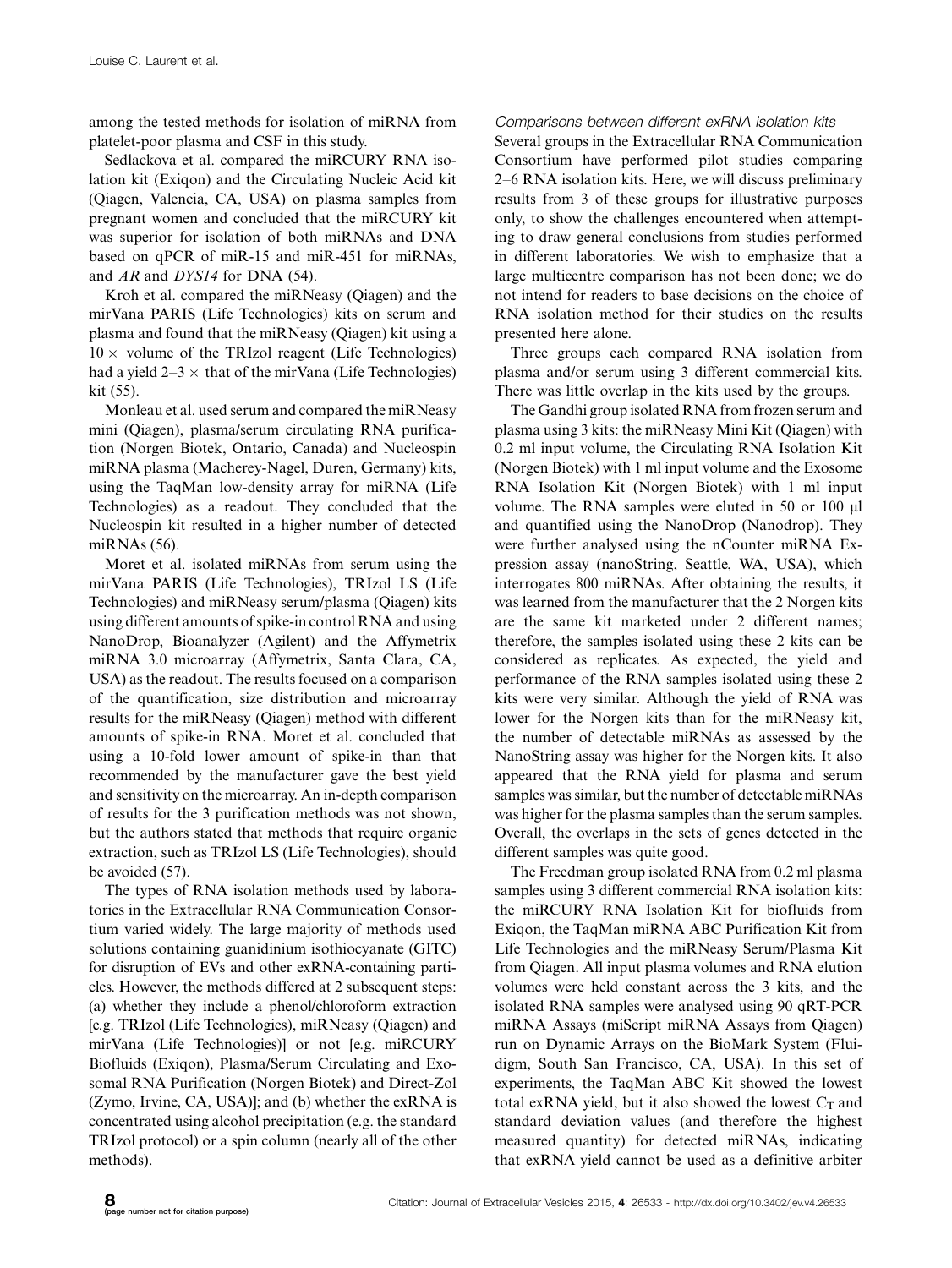of the performance of an RNA isolation kit. The major limitation of the Taqman ABC kit is that it is a targeted kit, unlike the other kits used in this study, only isolating selected or targeted miRNAs; thus it does not allow for discovery of novel RNAs.

The Patel group isolated RNA from 0.5 ml fresh or frozen serum and fresh or frozen plasma using 3 different kits: the Plasma/Serum Circulating and Exosomal RNA Purification Mini Kit (Norgen Biotek); the SeraMir Exosome RNA Purification Kit (System Biosciences); and the Total Exosome Isolation and Total Exosome RNA Isolation Kit (Life Technologies). The RNA yield was measured using NanoDrop (Nanodrop) and the Bioanalyzer RNA Pico Kit (Agilent). With NanoDrop (Nanodrop), the RNA yields were comparable for serum and plasma samples and for fresh and frozen samples.

Each of these 3 groups used a different set of assays for evaluating the yield of RNA (a panel of qRT-PCR assays; NanoDrop and NanoString; NanoDrop and Bioanalyzer (Agilent)). There was minimal overlap in the RNA isolation kits used. For these reasons, it is not possible to draw strong conclusions regarding the relative performance of the kits across groups, even though they used the same biofluid types.

A fourth group, the Wong group, compared RNA yield from 0.5 ml saliva samples using 6 RNA isolation methods: (a) an organic extraction method (TRIzol LS); (b) 3 spin filter-based methods [QIAamp Viral (Qiagen), NucleoSpin (Clontech, Mountain View, CA, USA) and mirVana (Life Technologies)]; and (c) 2 methods combining organic extraction and spin filter clean-up [miRNeasy micro (Qiagen) and Quick-RNA micro (Zymo)]. The purified RNA samples were treated with DNase and then precipitated and resuspended in 10 µl RNase-free water. The quantity and size distributions of the resulting RNA samples were assessed using the RiboGreen reagent and the Bioanalyzer (Agilent), respectively, with the best yields from the NucleoSpin and miRNeasy micro kits. The minimal overlap in the RNA isolation and analysis methods used and the use of a different biofluid type by this group prevents useful comparisons between this and the other 3 studies.

Thus, despite the many studies that have been performed thus far, we believe that a large-scale multicentre effort, with NGS as the final readout, would be useful. It will be challenging to reach a consensus method, because all methods have their advantages and disadvantages. It is important to appreciate that, when comparing different methods, one needs to control for a wide number of variables. For data to be comparable across labs and methods, the different labs will need to work from a standardized sample set, as the efficiency and performance of different methods will vary, depending on biological differences between samples, such as the amount of AGO2-bound miRNA or cell-free DNA (cfDNA), which are isolated at different efficiencies by different methods.

For any experiment aimed at comparing 2 or more methods of RNA isolation, it is important to report and control for variables, some of which are listed below:

- a. Sample collection and processing variables.
	- 1) Sample type, including viscosity (e.g. serum, plasma, platelet-poor plasma, urine, dilution in PBS or other buffer, etc.).
	- 2) Collection tube type and any additives.
	- 3) Sample holding time and temperature for the samples prior to processing.
	- 4) Cell removal steps (centrifugation parameters; type and pore size of filters used).
	- 5) Frozen storage before or after processing.
- b. Possibility that sample processing steps might remove exRNA-containing EVs or protein or lipoprotein complexes. For example, removing the platelets from plasma is often done by centrifugation, but the protocols used are not standardized, with some protocols including fairly high g-force centrifugation steps that will also pellet a fraction of the EVs. Thus, analysis of the resulting supernatant can underestimate the exRNA content.
- c. Differential co-purification of cfDNA by different methods and differential susceptibility of each RNA quantification and analysis method to contaminating DNA (see below, ''Special considerations for exRNA quantification'').
- d. Different methods will isolate exRNAs associated with the various exRNA-containing vesicles/particles (such as EVs and AGO2-containing ribonucleoprotein complexes) with different efficiencies. It is not well understood for the large majority of protocols what the co-purification rates are for these entities.
- e. Variability in yield and complexity of exRNA populations due to differences in sample input. This type of variability can be problem for input sample volumes at both the high and the low end. For example, the yield of exRNA can plateau with input sample volumes greater than 1 ml, but low input volumes can result in sampling error for low abundance RNAs. These effects have not been systematically characterized.
- f. The compatibility of the method with samples collected in a clinically feasible workflow.
- g. The ability to easily standardize and adopt the method across multiple labs.
- h. The efficiency of capture of RNAs of both high and low molecular weight.

When evaluating the yield and performance of RNA, it is helpful to use the method the operator is eventually planning to use for the downstream analysis of the target (i.e. if qRT-PCR is the analytical method that will be used, a qRT-PCR based evaluation of RNA yield/reproducibility should be used rather than Bioanalyzer (Agilent), Qubit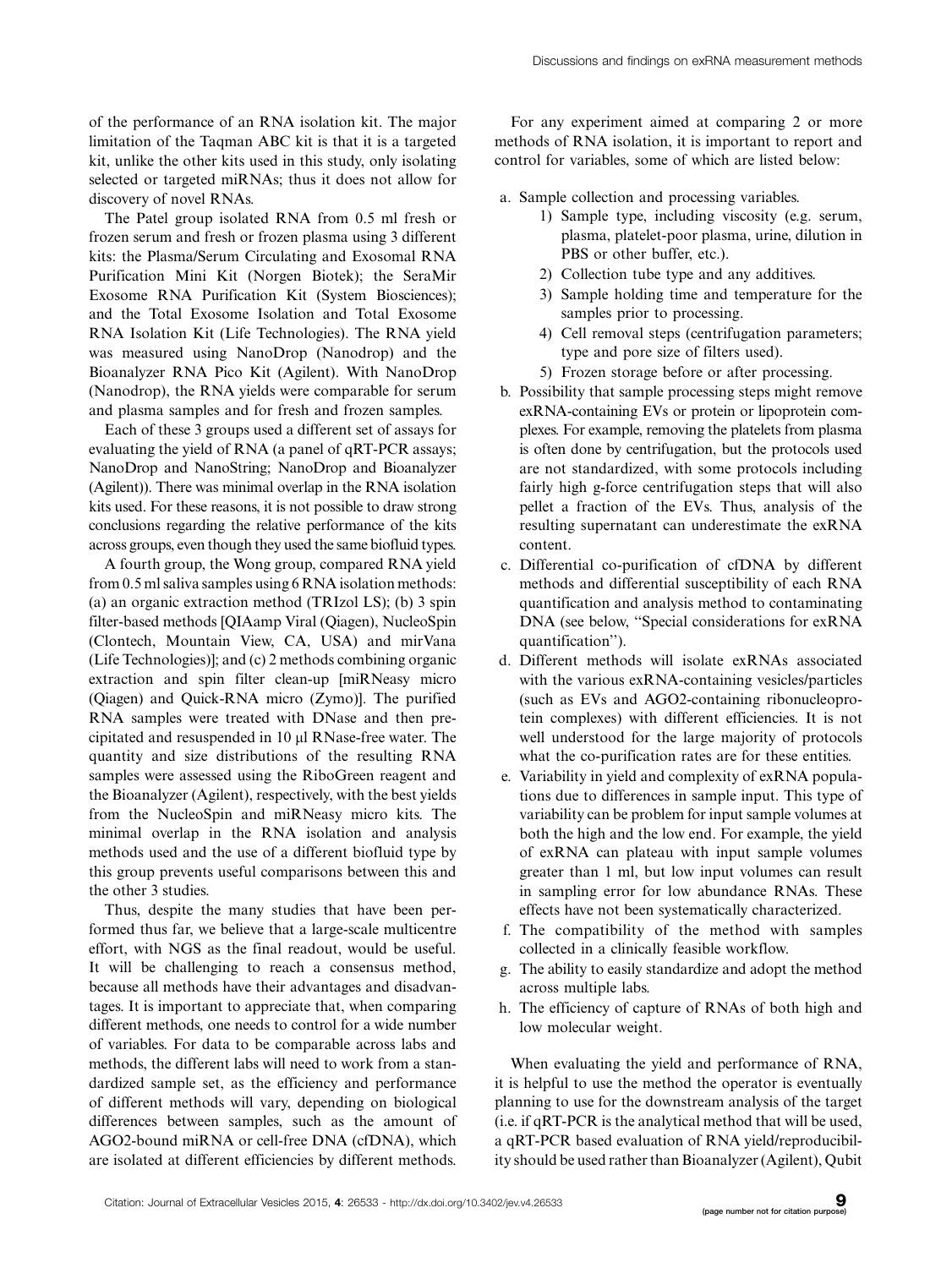(Life Technologies), nanoparticle tracking analysis or other method, because each method has a bias and may not give the same result).

For interlab comparisons or validations of different methods, we believe that it is important to include standardized samples, spike-ins and analysis reagents in the study design. To address these and other related issues, the SAS WG has formed the RNA Isolation Subgroup.

## Special considerations for exRNA quantification

Quantification of exRNAs is particularly challenging, given that they are typically present at low concentrations and have a wide range of lengths (  $\sim$  15 nt to thousands of nucleotides), with a prominent population of small RNAs  $(<$  200 nts). It is important to keep in mind that different measurement techniques will yield very different total amounts of RNA. Furthermore, it is important to consider the characteristics of each quantification method, in terms of the limit of detection, dynamic range and specificity for nucleic acid type, so the most accurate method can be used for the expected yield of RNA (61).

The lower limit for the NanoDrop is  $2 \text{ ng}/\mu l$  (with increased variability in measurements at concentrations below 5 ng/ $\mu$ l) and the upper limit is 3,000 ng/ $\mu$ l. In many cases, it is probably not the best choice for exRNA quantification due to the low yields of exRNA from most biofluids; in addition, it is a spectrophotometric assay and thus detects DNA and protein in addition to RNA.

The Qubit RNA Assay (Life Technologies, also available for microplate format assays as the Quant-iT RNA Assay Kit and the Quant-iT RNA BR Assay Kit, Life Technologies) is highly specific for RNA. However, the lower limit at which it can confidently quantify RNA is 5 ng in a 200 µl assay volume; typically, purified exRNA samples do not contain enough RNA to be quantified using this method. The RiboGreen reagent (available as the Quant-iT RiboGreen RNA Assay Kit and Reagent, Life Technologies) has a lower limit of detection of 200 pg in a 200 µl assay volume, but binds to DNA as effectively as it binds to RNA. The use of the standards to generate standard curves is essential for both the RiboGreen (Life Technologies) and Qubit (Life Technologies) quantification methods, as differences may appear between quantifications done on different days. Assays adapted for a multi-well plate format are very useful, utilizing a plate reader to both increase the throughput of the assay and minimize technical variability in the assay between samples.

Although all of these methods can be used to quantify RNA, only the Bioanalyzer (Agilent), which has a lower range limit of 50 pg/ $\mu$ l for the RNA Pico and Small RNA Kits (Agilent), can evaluate the size distribution of the RNA molecules. However, this method is not as reproducible in terms of RNA quantification as the Qubit (Life Technologies) or RiboGreen-based assays (Life Technologies) and does not distinguish between RNA

and DNA. The Bioanalyzer (Agilent) methods are also affected by impurities that can quench the fluorescent signal. Variability in the height of the internal marker peak, an uneven baseline and an imperfect size standard ladder are indicators that there may be factors present that compromise the accuracy of Bioanalyzer (Agilent) quantification.

qRT-PCR is another valuable quantification method that can be performed using a standard curve to allow for absolute quantification of selected transcripts. Especially while an RNA isolation protocol is being optimized, qRT-PCR experiments should include a ''no reverse transcriptase'' control to detect DNA contamination and a spike-in positive control to evaluate for the present of reverse transcriptase inhibitors.

An additional concern that may impact the choice of measurement technique is potential contamination associated with the different RNA isolation methods, which can significantly influence RNA measurements due to the low concentration of RNA molecules in many exRNA samples. Guanidinium salts and organic solvents are used in many RNA isolation methods, and carryover of these will distort NanoDrop (Nanodrop) measurements. Guanidinium salts and ethanol also interfere with the Ribo-Green assay. GlycoBlue (Life Technologies), which is frequently employed as a carrier for RNA precipitation, is not compatible with the Qubit RNA assay (Life Technologies).

Thus, the measured total RNA yield will vary based on the quantification method used. We conclude that it is necessary, for comparisons across experiments and between groups, to select a consistent RNA quantification method to ensure reproducible results. In choosing a quantification method, it is important to consider the sensitivity, nucleic acid specificity and reproducibility of each method. For many groups, practical considerations, such as availability of required equipment, cost and time needed to run the assays, will also be factors in this choice.

# Other variables in RNA isolation

Further complicating comparisons of different RNA isolation methods is the fact that many of the kit-based methods include optional Proteinase K (PK) and DNase digestion steps. In addition, several groups have explored using phosphorylation of exRNA samples to improve small RNA sequencing library yield.

Proteinase K treatment. Within the Extracellular RNA Communication Consortium, there has been significant disagreement about the impact of PK digestion on yield and quality of exRNA. PK may enable more effective dissociation of exRNAs from protein complexes; at the same time, it is possible that this dissociation of exRNAs from protein complexes may make them more vulnerable to RNases. To explore these possibilities, the Das lab performed small RNA-seq on exRNAs purified from the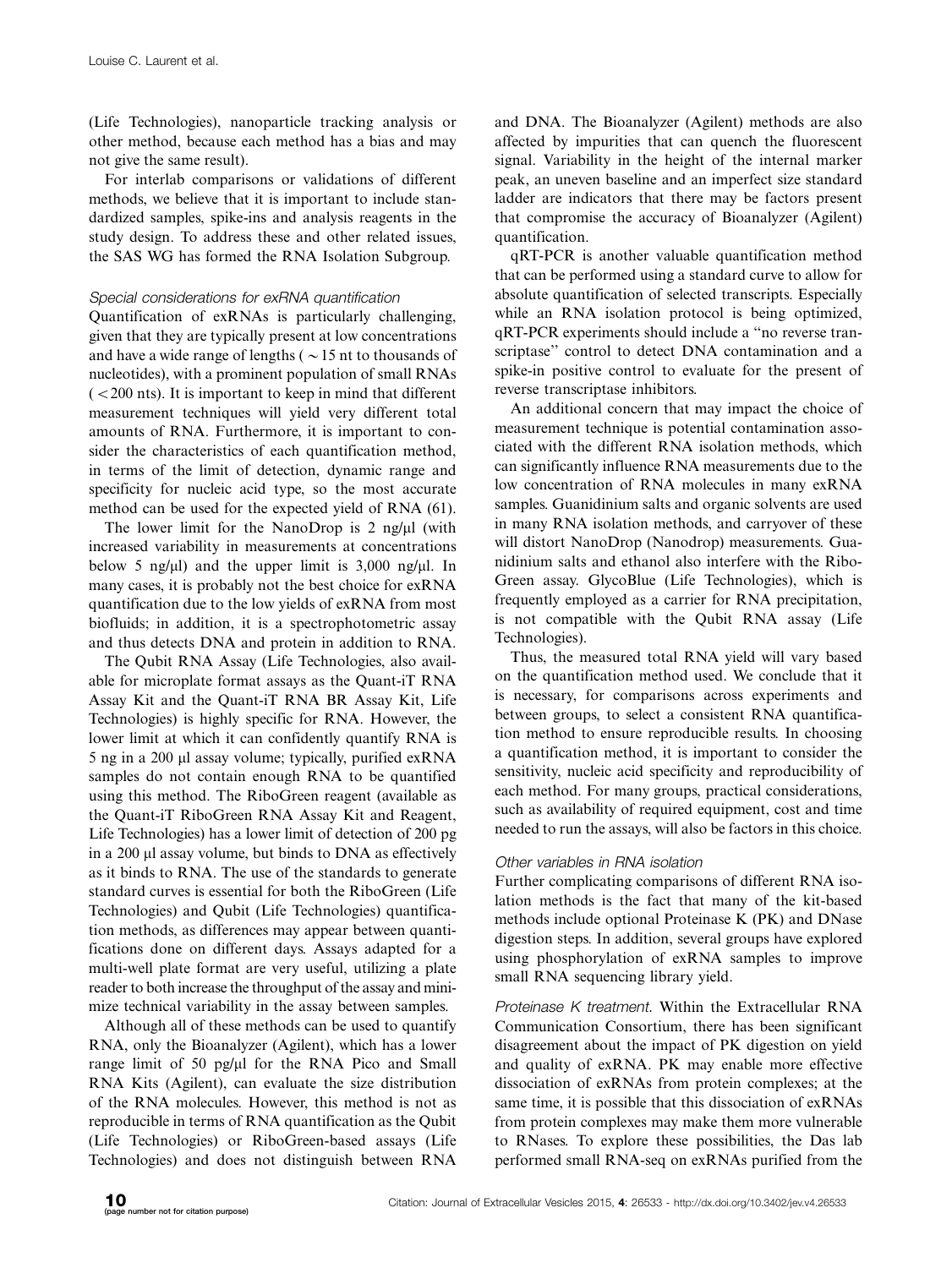same plasma sample without PK, with PK added prior to GITC and with PK added in the GITC buffer. In this experiment, addition of PK following addition of GITC buffer to the sample resulted in an increase in RNA yield compared to samples with no PK or PK added prior to GITC and a modest increase in the number of miRNA species detected. The increase in the number of miRNA species detected was largely attributable to an increase in detection of lower abundance miRNA species. Additional experiments using multiple replicates of samples from multiple individuals must be performed for confirmation. In addition, it is possible that the balance of release versus degradation may differ significantly according to the biofluid type (e.g. the proteins present, proportion of exRNAs tightly associated with protein-containing complexes and concentration and types of RNases present), and this issue is also in need of systematic study.

DNase treatment. There has been concern in the Extracellular RNA Communication Consortium regarding potential contamination of exRNA preparations with cfDNAs, which could interfere with accurate quantification of the overall exRNA concentration using spectrophotometric or fluorescent nucleic acid binding dye-based methods. Methods that do not effectively remove DNA can be easily remedied using a DNase treatment step. Some investigators worry that preparations of DNase could be contaminated with RNases (despite the availability of certified preparations of RNase-free DNase from several manufacturers). Therefore, they use a DNase step selectively when planning to use a downstream assay that would be confounded by contaminating DNA. Methods that do not include an organic extraction tend to be more prone to significant extracellular DNA contamination, as phenol/chloroform extraction performed in acidic conditions causes RNA to partition in the aqueous phase with DNA in the organic phase. For some downstream assays, co-purified DNA can result in inaccurate measurements of exRNA yield. It can also be the source of false signals, because even trace levels of DNA may be detected by sensitive assays such as qRT-PCR and some NGS library preparation methods. However, it should be kept in mind that exDNA may also have functions and merit as biomarkers.

The Laurent lab performed a preliminary study using serum samples from 2 patients. The researchers isolated RNA from each of the samples using the Exiqon biofluids kit and treating them with either no nuclease, RNase, DNase or both RNase and DNase. They used RiboGreen for total RNA quantification, the RNA Pico Bioanalyzer (Agilent) to examine nucleic acid size distribution and qRT-PCR to quantify a specific miRNA, miR-486. It was observed that the Bioanalyzer (Agilent) tracings for the exRNA samples without any nuclease treatment included several high molecular weight peaks that disappeared with

DNase digestion. qRT-PCR (using the same amount of input RNA according to the RiboGreen assay) confirmed that the  $C_T$  values for miR-486 for the DNase-treated samples were about 1  $C_T$  lower than for the non-treated samples. This finding is consistent with the conclusion that DNA contamination in the non-treated samples was causing the RiboGreen quantification to overestimate the RNA concentration by about 2-fold. As expected, RNase treatment resulted in a  $\sim$  20-fold decrease in the quantity of miR-486.

RNA phosphorylation. Several Extracellular RNA Communication Consortium groups perform RNA phosphorylation of the isolated exRNAs prior to next-generation library construction when using methods that incorporate adaptor sequences by RNA-RNA ligation. The rationale for this manoeuver is that degraded RNAs fragments, or RNAs that have undergone base hydrolysis, frequently do not have the 5? phosphate necessary for 5? adaptor ligation, or they have a 3? phosphate, which prevents 3<sup>'</sup> adaptor ligation. In this situation, 5<sup>'</sup> phosphorylation and 3? dephosphorylation of the input RNA with T4 polynucleotide kinase (T4 PNK) can improve library yields.

Several of the groups in the Consortium have noted that exRNA isolated using the miRCURY Biofluids kit produced low library yields of small RNA. The Das group showed that while the yield of RNA using the miRCURY biofluids kit was equivalent to other kits, depending on type of library preparation method chosen, the RNA isolated using this method required the use of RNA phosphorylation with T4 PNK to yield usable libraries for RNA-seq. The Laurent group reasoned that because T4 PNK displays significant sequence bias, it would be reasonable to use OptiKinase (Affymetrix), a modified form of T4 PNK that does not display this bias (62). However, OptiKinase (Affymetrix) does not have 3' dephosphorylation activity (62), so they used a mixture of T4 PNK and OptiKinase (Affymetrix) to treat exRNA isolated using the miRCURY Biofluids kit prior to library construction using the NEBNext Small RNA Library Prep Set (New England Biolabs, Ipswich, MA, USA). They found that the non-phosphorylated samples yielded a significant fraction of shorter products corresponding to adaptor dimers. At the same time, for the samples treated with T4 PNK and OptiKinase (Affymetrix), the lengths of nearly all of the products were consistent with adaptors attached to miRNA or piRNA inserts, and the overall yield of products of the desired size was approximately 20-fold higher. However, when the libraries made from phosphorylated and non-phosphorylated RNA samples were sequenced, researchers found that the phosphorylated samples showed a shift in the distribution of reads. They noted a markedly increased percentage of reads mapping to rRNA sequences and concomitant decreases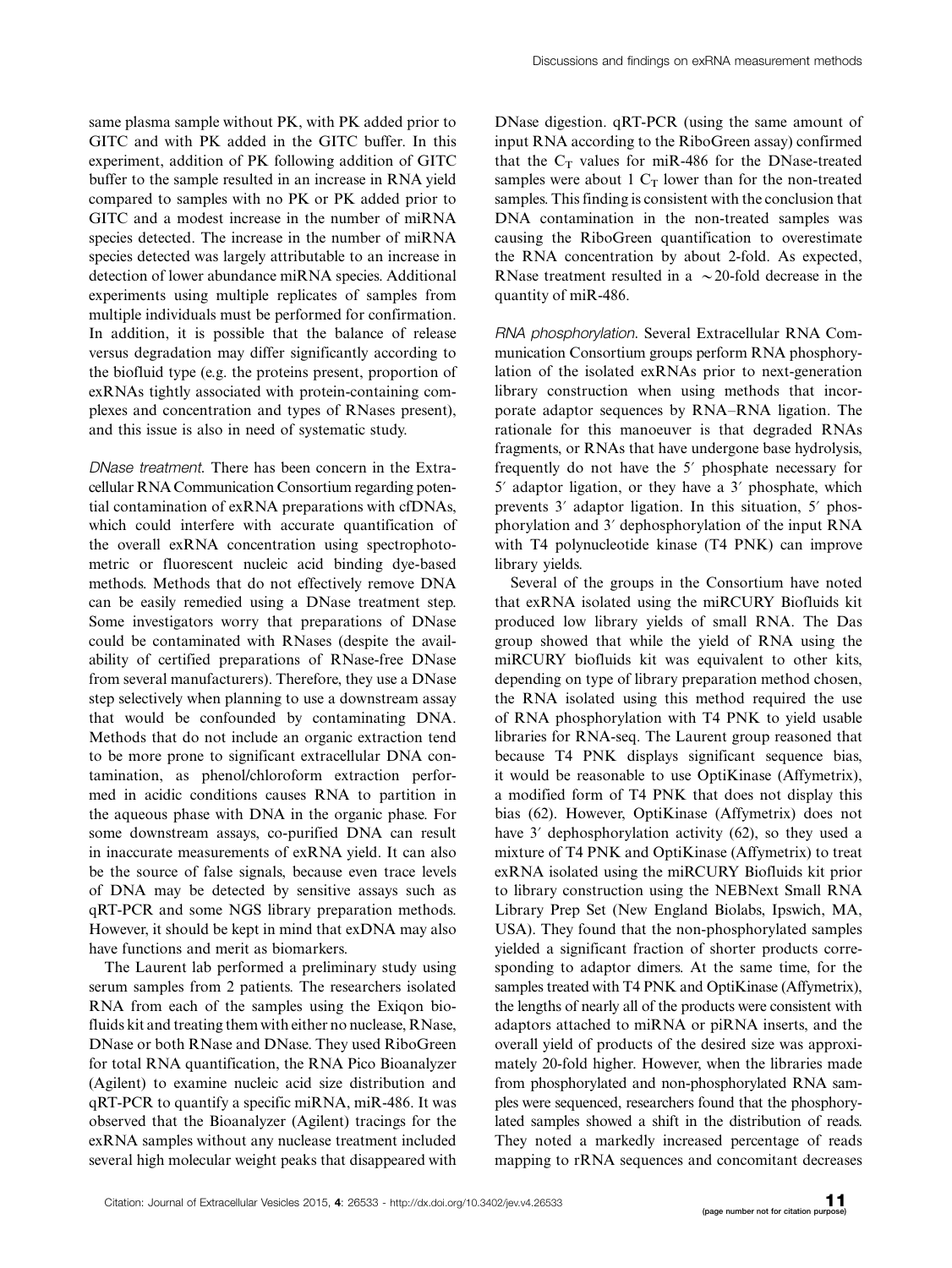in the percentages of reads mapping to non-rRNA transcripts, including miRNA, tRNA and piRNA sequences. These results highlight the need to complete the entire NGS analysis process for evaluation of the effects of upstream experimental variables, rather than depending on commonly used proxy measures of library yield (such as bioanalyzer (Agilent) tracings, nucleic acid quantification, or qPCR) for evaluation of library quality.

# Downstream evaluation of EVs and exRNAs

The downstream evaluation of EVs and exRNAs in biofluids can be divided into 2 categories: assessment of biological function of EVs and molecular analysis of purified exRNAs.

## Assays of biological function

Assays for evaluation of the biological function of EVs are inherently difficult to standardize, as they depend on the biological system and the specific function under investigation. Major questions posed by Consortium members in this area include the following:

- a. Do EVs from cell culture supernatants have similar function to those from the corresponding cells in vivo? The answer to this question may vary according to cell culture conditions. There may be a variety of EV subpopulations, with some subpopulations that are shared between in vitro and in vivo cells, but others that may be released in vitro in response to specific stimuli that are encountered in the cell culture milieu. For example, the Breakefield group observed that cells release more EVs when they are less confluent, and live imaging has suggested a high exchange rate of EVs among cells. This observation is important when trying to isolate EVs from cells in vitro, as higher numbers of cells do not necessarily correspond to higher numbers of EVs. This correlation has been tested on a limited number of cell types and may not be representative of other cell types.
- b. What is the impact of different experimental manipulations on EV function (e.g. filtration, high-speed centrifugation and ultracentrifugation)? This is an area of investigation that has not been systematically addressed.
- c. Are there in vitro or in vivo functional assays that are generally useful? Different methods have been used to label EVs to track their fate in culture and in vivo (63). The usual method is to employ a lipophilic fluorescent lipid dye (e.g. PKH67 (Sigma-Aldrich) or XenoLight DiR (PerkinElmer, Waltham, MA, USA)) that intercalates within the vesicle membrane. This method can be a very effective way of tracking vesicle uptake over relatively short time periods (hours). Caveats are that the unbound dye residues can form

precipitates that register as nanoparticles, and that the half-lives of these dyes are much longer than the vesicles, with the dyes being able to intercalate into other membranes in cells. Others have labelled vesicle membranes with fluorescent membrane proteins fused to myristoylation and/or palmitoylation peptide signals (64) or to EV membrane proteins, such as CD63 or CD81 (65,66). In vivo distribution studies of EVs administered intravenously report different halflives depending on the labels used, with some dyes showing long retention times [24 hours (67,68), a membrane-bound luciferase label giving a 2-phase exponential decay half-life of approximately 30-60 minutes to 23 hours (69) and vesicles labelled with biotinylated lectins having a 2-minute half-life (70)].

## Molecular analysis

The repertoire of exRNA released by various cells and detected in body fluids is as yet incompletely defined. A number of low-, medium-, and high-throughput profiling platforms are available for characterization of exRNAs, including qRT-PCR, NanoString, microarrays and NGS. The choice of methodology for a particular project should depend on its specific goals and experimental settings, but it should be kept in mind that different expression profiling technologies will introduce various sources of bias, which will hamper interstudy comparisons and integrative analysis of the resulting datasets.

#### Cross-platform comparisons

Comparisons across different analysis approaches have identified some of the important types of systematic bias. In the most comprehensive study to date focused on miRNA expression platforms, Mestdagh et al. compared 12 commercial platforms available from 9 major vendors (71). This miRQC study included hybridization, qRT-PCR and NGS-based profiling of human tissues and serum RNA, as well as of a set of positive and negative control samples. Assessment of several performance metrics, such as specificity, required input, sensitivity, titration response, accuracy and reproducibility, enabled identification of strengths and weaknesses for each particular method. As expected, superior sensitivity, critically important for lowinput exRNA samples, was observed for qPCR-based platforms. Of note, the average validation rate for differentially expressed miRNAs was  $\sim$  55% between any 2 platforms, indicating a need for validation experiments using an alternative platform. These results suggest that similar rigorously designed comparative studies evaluating profiling technologies for other protein-coding and non-coding RNA species, especially in low-input conditions, are critically needed.

# NGS library preparation methods

It is well appreciated that using NGS for gene expression profiling in different tissues has allowed investigators to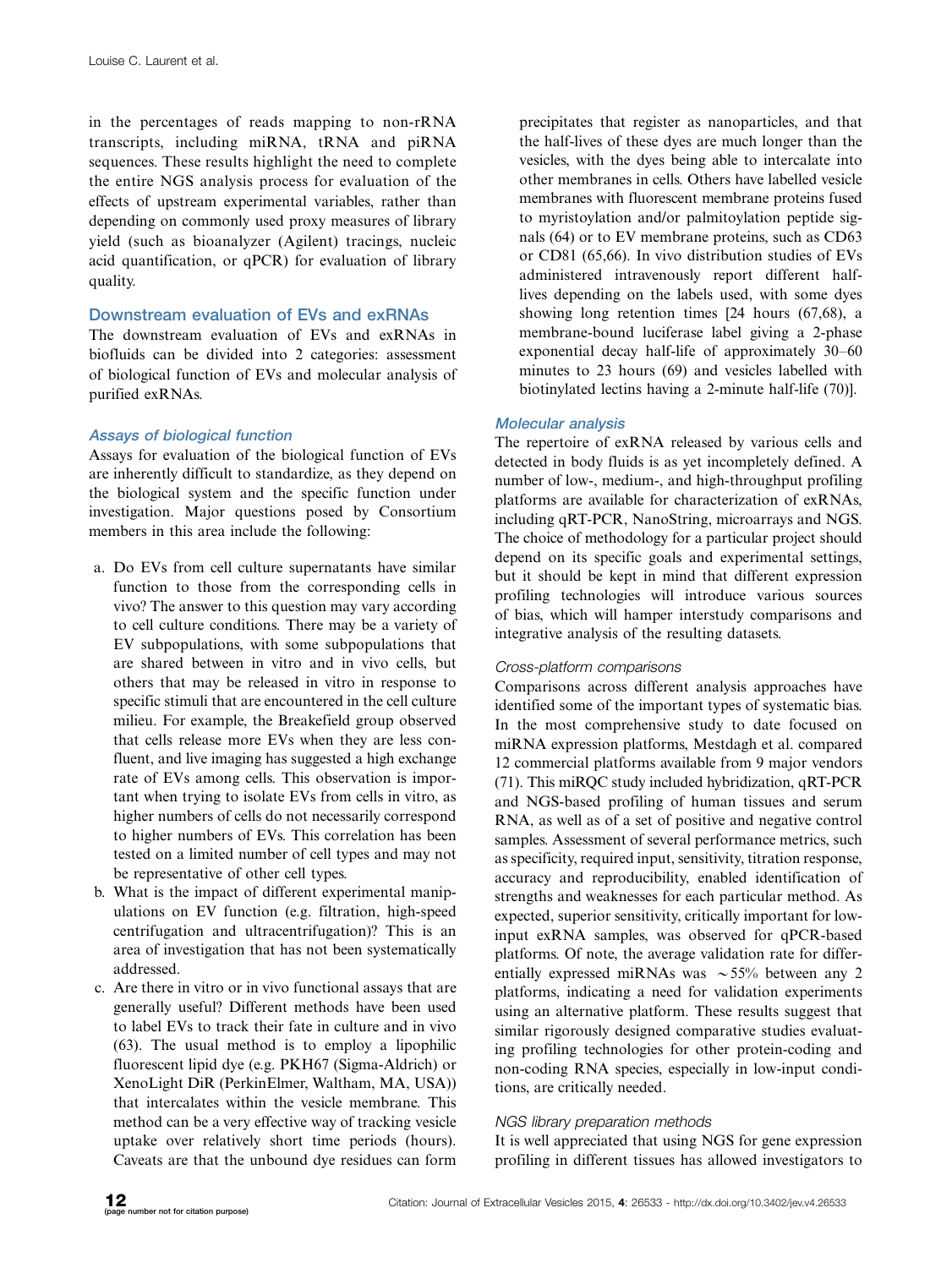examine cellular processes in health and disease in unprecedented detail. NGS offers the possibility of discovery of disease-specific exRNA biomarkers, including coding RNAs, short and long non-coding RNAs and novel RNAs that have not previously been mapped to the human genome. At the same time, the use of NGS for exRNA discovery involves several unique challenges. Burgos et al. (72,73) were able to successfully profile exRNA from plasma and CSF after optimizing exRNA isolation using several commercially available kits. The use of the mirVana PARIS (Life Technologies) isolation kit followed by the Illumina TruSeq small RNA library preparation protocol (Illumina, Inc., San Diego, CA, USA) produced approximately 37% of reads mapping to miRNA for plasma and 27% mapping to miRNA for CSF, with low variability between technical replicates. Similarly, Williams et al. (15) obtained  $\sim$ 2 million mappable reads/sample (no mapping rate reported) from small RNA sequencing of exRNAs from plasma. Tsui et al. (74) obtained  $\sim$ 3–12 million analysable reads/ sample (no mapping rate reported), and Koh et al. (75)  $obtained ~16$  million mappable reads/sample (mapping rate of  $\sim 80\%$ ) from plasma from long RNA-seq data. Other groups have used NGS to profile small exRNAs in exosomal and non-exosomal fractions from blood (76) and urine (77). The Wang group has compared results from 3 small RNA sequencing library preparation protocols (78). Although the results of these studies indicate the feasibility of using NGS to characterize exRNAs from a variety of biofluids, they are difficult to compare to each other, given differences in biofluid type and methods for RNA isolation and NGS library construction.

There is strong consensus in the Consortium that standardized and robust methods for next-generation library construction from exRNA samples for both small and long RNA sequencing, and a systematic characterization of biases would be extremely valuable. There are a number of papers comparing cDNA synthesis and NGS library preparation kits (13,78-88). From these published reports, which include studies with bulk, low-input, single-cell and degraded cellular RNA samples, it is apparent that different methods vary greatly in ease of use, robust library preparation for very low input samples, handling of ribosomal RNA in the input sample (i.e. depletion vs. avoidance) and options for acquiring strandspecific data. Careful consideration of the results from these published comparisons can help with selection of library construction methods for exRNAs. However, unique features of exRNAs (e.g. variability in the types of RNAs present, which can differ among biofluids and vesicle/particle types) make it difficult to extrapolate results obtained using cellular RNA samples to exRNA samples. Some exRNA-specific studies have been performed by a few Extracellular RNA Communication Consortium member labs, but large-scale, rigorous studies of yield,

variances and sequence-specific biases specifically for NGS of exRNAs have yet to be performed.

The Das group assessed 3 different library preparation methods [NEBNext Small RNA Library Prep Kit (New England Biolabs), ScriptSeq RNA-Seq Library Preparation Kit (Illumina) and the SMARTer Universal Low Input RNA Kit (Clontech)] on RNA isolated using the miRCURY biofluids kit (Exiqon) from the same plasma sample. These 3 different libraries gave very different mapped reads, with the NEBNext Small RNA Library Prep Kit (New England Biolabs) yielding the highest number of detected miRNAs and the SMARTer Universal Low Input RNA Library Preparation Kit yielding the highest number of detected long RNAs in terms of genes with  $>0$  counts. Although there was some overlap between these different methods, there was a substantial fraction of identified transcripts that were unique to each method. Interestingly, the correlations in reads for the most abundant miRNA species among different library preparation methods appeared to be reasonable, with most of the variances being noted for the lower abundance miRNA species. These results are perhaps not surprising, given that the NEBNext Small RNA Library Prep Kit (New England Biolabs) is designed specifically for sequencing of small RNAs, while the SMARTer Universal Low Input RNA Kit and the ScriptSeq RNA-Seq Library Preparation Kit are designed for sequencing of long RNAs. The SMARTer kit uses a template switching approach, which may result in higher efficiency reverse transcription and better performance in long RNA sequencing compared to the ScriptSeq kit.

The Wong group at UCLA used 2 commercially available kits [the NEBNext Small RNA Library Prep Kit (New England Biolabs) and the NEBNext Ultra Directional RNA Library Prep Kit (New England Biolabs) with pretreatment with RNase R (Illumina)]. Synthetic spike-in RNAs were added to the total RNA samples purified using the TRIzol LS method from saliva samples to serve as internal standards to evaluate library efficiency, reproducibility, to normalize data across different samples and to calculate absolute RNA abundance. The resulting data were mapped to miRBase, piRNABank, RFam, the Human Oral Microbiome Database, UCSC KnownGenes, Gencode and Noncode. These studies have provided an initial assessment of the exRNA landscape of human saliva; they highlight the unusual abundance of piRNAs, as well as the first description of circular RNA, in saliva (89).

The Van Keuren-Jensen laboratory tested 3 whole transcriptome amplification kits (to make and amplify double-stranded cDNA) and 3 library construction kits (to ligate adaptors and amplify the final library). The 3 cDNA synthesis and amplification kits were (a) the Ovation RNA-Seq System V2 (NuGEN, San Carlos, CA, USA), (b) the Ovation RNA-Seq FFPE System (Nu-GEN; the researchers reasoned that this kit might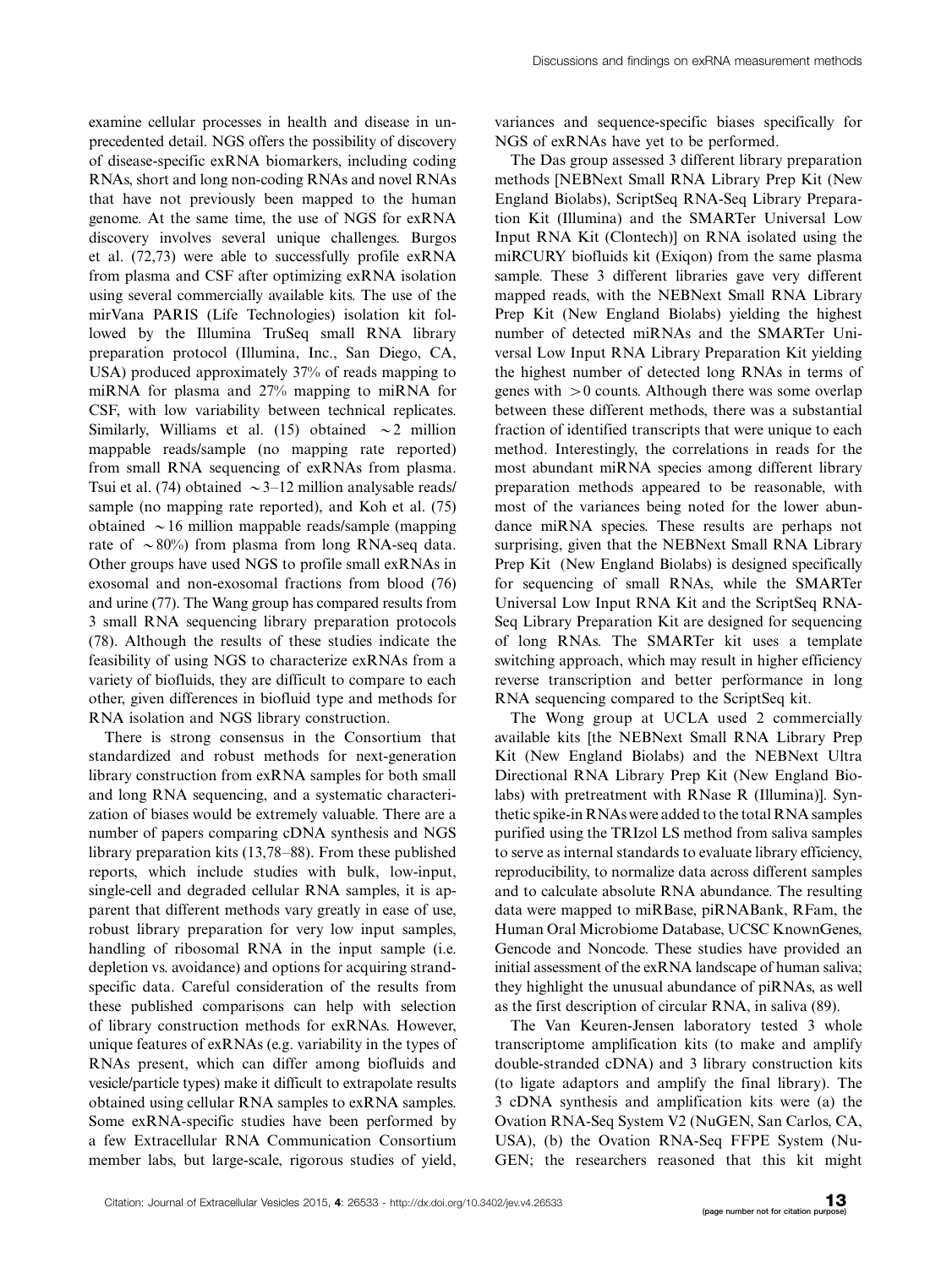provide better coverage of exRNAs, which have a large percentage of small and potentially fragmented RNAs) and (c) the SMARTer Universal Low Input RNA Kit (Clontech). The 3 library construction kits were (a) the NEBNext Ultra DNA Library Prep Kit for Illumina (New England Biolabs), (b) the Ovation Ultralow Library Systems (NuGEN) and (c) the KAPA Library Amplification Kit (Kapa Biosystems, Wilmington, MA, USA). The starting material was 5 ng RNA isolated from 2 pooled plasma samples using the mirVana PARIS kit (Life Technologies). For the Ovation FFPE kit, 2 pools with 100 ng were tested to see if increasing the input RNA changed the number of detected RNAs dramatically. Each pool was tested using all 9 combinations of cDNA synthesis/amplification and library construction kit. For every sample,  $>95%$  of all reads could be mapped using STAR (90), with 52-94% of mapped reads mapping uniquely. In most cases, the reads that mapped to more than one location in the genome were quite short. For the cDNA synthesis kits, the Ovation FFPE and SMARTer cDNA and amplification kits performed the best (with unique mapping rates  $> 70\%$  and comparable library complexity). All 3 of the library construction kits appeared to give similar results. In order to decrease the percentage of reads mapping to rRNAs, researchers also performed additional limited testing of ribo-depletion using the Ribo-Zero Gold kit (Illumina), with modifications recommended by Clontech for samples with low starting amounts of RNA. However, extensive additional testing is warranted.

The state of the field for RNA-Seq is changing rapidly, with new methods (91,92), new kits and new versions of existing kits becoming available all the time. The SAS WG has formed an RNA-seq subgroup to utilize the preliminary results from member groups to design future systematic studies that can be performed in a controlled manner across several labs to ensure generalizability of results.

# Systematic bias in small RNA sequencing library preparation methods

Sequence-specific bias has been well recognized as a problem. There have been a handful of published studies measuring the same RNA sample using different commercial protocols and comparing the resulting read numbers for the same miRNA (79-81) or using synthetic miRNAs to systematically compare results using different mutant ligases and ligation conditions (80,81,93). It is now clear that that the difference between the numbers of reads for the same miRNA between 2 protocols can be as much as 100-fold (80). Recently, a number of issues related to sequence-specific bias were reviewed (82), and several suggestions were made to mitigate the bias of measurements using RNA-seq (81,83,93).

The Galas group has begun systematically investigating the effects of sequence specificity on the read frequencies of synthetic oligonucleotides using different library construction protocols. The approach has been to use very large sets of small synthetic ribo-oligonucleotides (e.g. 65,000 different 23-mers) to study the effects of sequence and protocol differences. The conclusions from these results are in agreement with previous results in that there is a difference of approximately 4 orders of magnitude between the highest and the lowest of the read frequencies resulting from libraries constructed from equimolar populations of ribo-oligonucleotides. The Galas group has found that the distributions of frequencies are quite similar between different protocols [e.g. TruSeq Small RNA Preparation Kit (Illumina) and NEBNext Small RNA Sequencing Library Preparation Kit (New England Biolabs)], but that the representations of individual ribo-oligonucleotides can vary significantly within these distributions. Important questions that have arisen are how much of the sequence is needed to predict the read frequency and whether the 5' and 3' terminal sequences act independently in determining to overall read frequency. These preliminary results suggest that additional systematic studies are needed in order to both optimize the library construction protocols and to construct procedures for computational inference of molecular concentrations from NGS data. The research community will need these kinds of systematic studies to fully characterize the sources of bias, to mitigate bias in protocols and to allow corrections to the read frequencies in determining the best estimates of the actual specific RNA concentrations in the original RNA sample.

# Data normalization

Due to technical variations in sample processing and exRNA extraction and analysis, proper normalization is critical for consistent detection of true biological differences between samples. For qRT-PCR and NGS, it would be very useful if endogenous reference RNAs were identified. Exogenous spike-in synthesized miRNAs such as C. elegans miR-39/54/238 may be helpful, but are not sufficient, because they lack the capacity to normalize biological and pathological variations. For NGS, other normalization approaches (e.g. global scaling, distribution-based normalization or RPKM) can be applied, but it is as yet unclear what the optimal approach will be for exRNA data. To identify endogenous controls, it will be essential to perform a systematic survey of total exRNA profiles by RNA sequencing in large populations with a wide variety of health conditions. For any given test exRNA that one would wish to interrogate, the optimal endogenous control RNA would be of the same RNA biotype, highly conserved across species, similar in abundance to the test exRNA and stably and universally expressed regardless of technical or biological variance (94).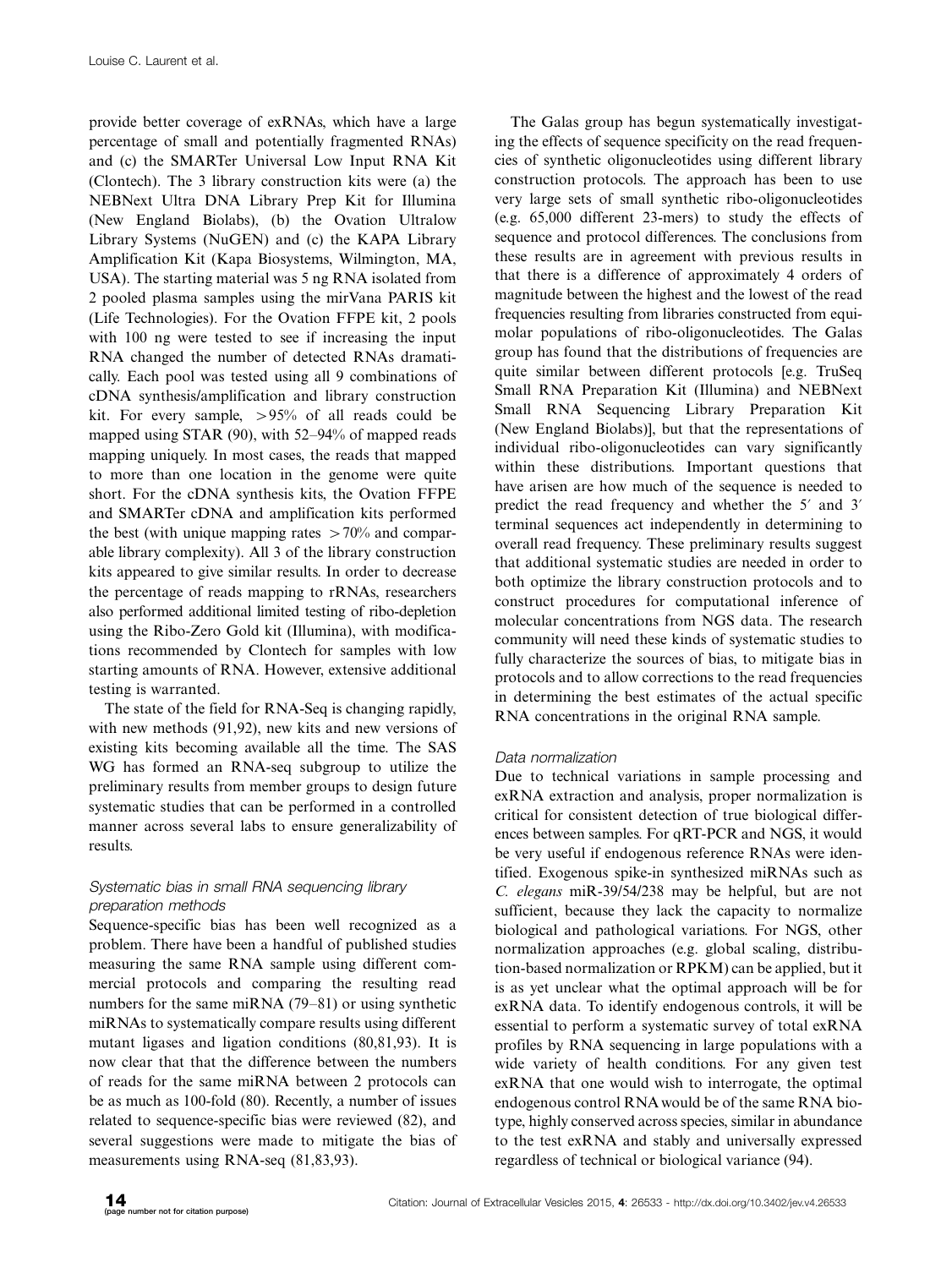For circulating miRNA quantification, miR-16-5p has been used as internal reference control (95). However, serum or plasma prepared from haemolysed blood specimens may contain levels of miR-16-5p that are increased by 20-30 fold (96), diminishing the utility of miR-16-5p as an endogenous control. Liang Wang from the Patel project has performed studies aimed at identification of novel internal controls for exRNA quantification (78,97). In these experiments, plasma-derived exRNA transcriptome profiles from 192 individuals with various health conditions were generated; an analysis pipeline including the Bestkeeper (98) and Normfinder (99) algorithms was used to estimate the most stable transcripts among highly abundant exRNAs. This analysis revealed several exRNA candidates that were relatively stable across these individuals regardless of age, gender and health conditions. The most notable candidates include miR-30a-5p and miR-30e-5p for miRNA (100), PIR35469 and PIR61647 for piRNA, and RN7SK for lncRNA. This preliminary study suggests that it may be possible, at least in plasma, to identify a set of exRNAs with relatively stable abundances, which may be used as internal reference standards for exRNA quantification.

## **Conclusions**

In this report, we have outlined the range of methods used by members of the Extracellular RNA Communication Consortium for biofluid collection and processing, EV/particle enrichment, exRNA isolation and exRNA analysis. We have attempted to show how our collective experience has identified key variables involved in these processes. We hope that our findings will inform future studies aimed at developing standardized approaches that will allow reproducible results to be obtained between experiments and across groups. We appreciate that there will never be a "one size fits all" solution, as different methods will always have different strengths and weaknesses depending on the biological problem at hand. However, we believe that the development of a robust set of standardized methods that are well characterized and validated for the most common biofluids and downstream assays would be a valuable starting point for all future studies. As a new and growing area of research, the exRNA field is simultaneously faced with unique challenges and unprecedented opportunities. The challenges include the low exRNA concentrations present in most biofluids and the variety of particles carrying exRNAs, many of which co-purify in commonly used isolation methods and are as yet poorly characterized. On the other hand, new methods are being developed and refined at a rapid rate for purification of different particles based on size, density and protein composition, as well as for RNA isolation and analysis. The availability of increasingly cost effective NGS-based analyses has been and will continue to lead to rapid advancements in our knowledge. We also hope that close collaborations and other interactions among research groups, promoted by the Extracellular RNA Communication Consortium and other organizations in the field, such as the International Society for EVs and the American Society for Exosomes and Microvesicles, will further accelerate progress in this field.

#### Acknowledgements

We would like to thank the NIH Common Fund, the Office of Strategic Coordination and the Office of the NIH Director for funding the Extracellular RNA Communication Consortium, which has supported the work represented by this report (U19CA179512, U19CA179514, U19CA179563, U54DA036134, UH2TR000884, UH2TR000890, UH2TR000891, UH2TR000901, UH2TR000906, UH2TR000921, UH2TR000923, UH2TR000928, UH2TR000931).

#### Conflict of interest and funding

The authors have not received any funding or benefits from industry or elsewhere to conduct this study. David Wong is a founder of RNAmeTRIX, Inc.

#### **References**

- 1. van der Pol E, van Gemert MJ, Sturk A, Nieuwland R, van Leeuwen TG. Single vs. swarm detection of microparticles and exosomes by flow cytometry. J Thromb Haemost. 2012; 10:919-30, doi: 10.1111/j.1538-7836.2012.04683.x.
- 2. Lotvall J, Hill AF, Hochberg F, Buzás EI, Di Vizio D, Gardiner C, et al. Minimal experimental requirements for definition of extracellular vesicles and their functions: a position statement from the International Society for Extracellular Vesicles. J Extracell Vesicles. 2014;3:26913, doi: [http://](http://dx.doi.org/10.3402/jev.v3.26913) [dx.doi.org/10.3402/jev.v3.26913](http://dx.doi.org/10.3402/jev.v3.26913)
- 3. Hill AF, Pegtel DM, Lambertz U, Leonardi T, O'Driscoll L, Pluchino S, et al. ISEV position paper: extracellular vesicle RNA analysis and bioinformatics. J Extracell Vesicles. 2013; 2:22859, doi:<http://dx.doi.org/10.3402/jev.v2i0.22859>
- 4. Jiang L, Schlesinger F, Davis CA, Zhang Y, Li R, Salit M, et al. Synthetic spike-in standards for RNA-seq experiments. Genome Res. 2011;21:1543-51, doi: 10.1101/gr.121095.111
- 5. Skog J, Wurdinger T, van Rijn S, Meijer DH, Gainche L, Sena-Esteves M, et al. Glioblastoma microvesicles transport RNA and proteins that promote tumour growth and provide diagnostic biomarkers. Nat Cell Biol. 2008;10:1470-6, doi: 10.1038/ncb1800.
- 6. Valadi H, Ekstrom K, Bossios A, Sjostrand M, Lee JJ, Lotvall JO. Exosome-mediated transfer of mRNAs and microRNAs is a novel mechanism of genetic exchange between cells. Nat Cell Biol. 2007;9:654-9, doi: 10.1038/ncb1596.
- 7. Vickers KC, Palmisano BT, Shoucri BM, Shamburek RD, Remaley AT. MicroRNAs are transported in plasma and delivered to recipient cells by high-density lipoproteins. Nat Cell Biol. 2011;13:423-33, doi: 10.1038/ncb2210.
- 8. Arroyo JD, Chevillet JR, Kroh EM, Ruf IK, Pritchard CC, Gibson DF, et al. Argonaute2 complexes carry a population of circulating microRNAs independent of vesicles in human plasma. Proc Natl Acad Sci USA. 2011;108:5003-8, doi: 10.1073/pnas.1019055108.
- 9. Git A, Dvinge H, Salmon-Divon M, Osborne M, Kutter C, Hadfield J, et al. Systematic comparison of microarray profiling, real-time PCR, and next-generation sequencing technologies for measuring differential microRNA expression. RNA. 2010;16:991-1006, doi: 10.1261/rna.1947110.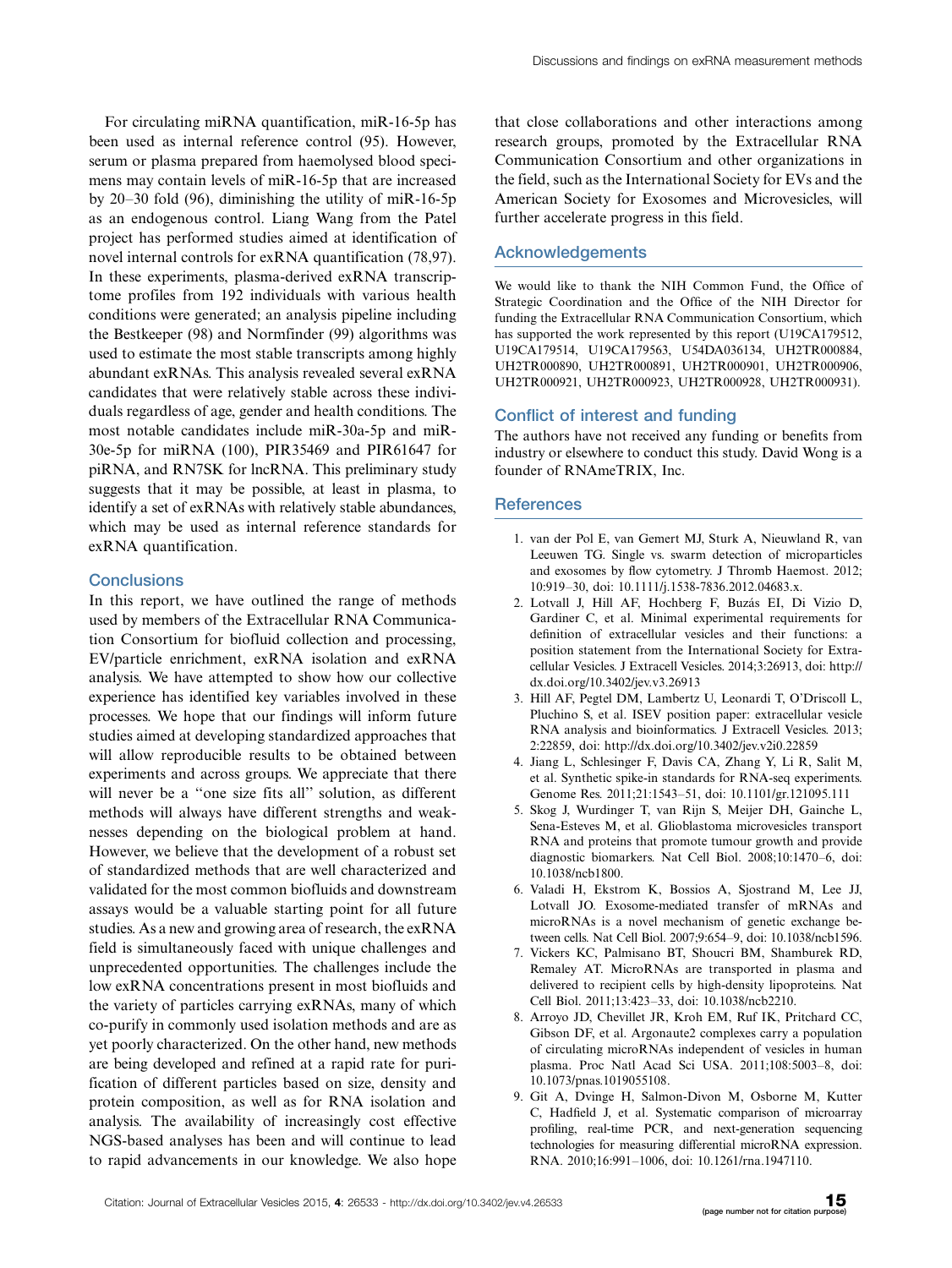- 10. Kolbert CP, Feddersen RM, Rakhshan F, Grill DE, Simon G, Middha S, et al. Multi-platform analysis of microRNA expression measurements in RNA from fresh frozen and FFPE tissues. PLoS One. 2013;8:e52517, doi: 10.1371/journal.pone. 0052517.
- 11. Leshkowitz D, Horn-Saban S, Parmet Y, Feldmesser E. Differences in microRNA detection levels are technology and sequence dependent. RNA. 2013;19:527-38, doi: 10.1261/rna. 036475.112.
- 12. Taub MA, Corrada Bravo H, Irizarry RA. Overcoming bias and systematic errors in next generation sequencing data. Genome Med. 2010;2:87, doi: 10.1186/gm208.
- 13. van Dijk EL, Jaszczyszyn Y, Thermes C. Library preparation methods for next-generation sequencing: tone down the bias. Exp Cell Res. 2014;322:12-20, doi: 10.1016/j.yexcr.2014. 01.008.
- 14. Zhao S, Fung-Leung WP, Bittner A, Ngo K, Liu X. Comparison of RNA-Seq and microarray in transcriptome profiling of activated T cells. PLoS One. 2014;9:e78644, doi: 10.1371/journal.pone.0078644.
- 15. Williams Z, Ben-Dov IZ, Elias R, Mihailovic A, Brown M, Rosenwaks Z, et al. Comprehensive profiling of circulating microRNA via small RNA sequencing of cDNA libraries reveals biomarker potential and limitations. Proc Natl Acad Sci USA. 2013;110:4255-60, doi: 10.1073/pnas.1214046110.
- 16. Witwer KW, Buzás EI, Bemis LT, Bora A, Lässer C, Lötvall J, et al. Standardization of sample collection, isolation and analysis methods in extracellular vesicle research. J Extracell Vesicles. 2013;2:20360, doi: [http://dx.doi.org/10.3402/jev.v2i0.](http://dx.doi.org/10.3402/jev.v2i0.20360) [20360](http://dx.doi.org/10.3402/jev.v2i0.20360)
- 17. Lacroix R, Judicone C, Mooberry M, Boucekine M, Key NS, Dignat-George F, et al. Standardization of pre-analytical variables in plasma microparticle determination: results of the International Society on Thrombosis and Haemostasis SSC Collaborative workshop. J Thromb Haemost. 2013, doi: 10.1111/jth.12207.
- 18. Gyorgy B, Paloczi K, Kovacs A, Barabas E, Beko G, Varnai K, et al. Improved circulating microparticle analysis in acidcitrate dextrose (ACD) anticoagulant tube. Thromb Res. 2014;133:285-92, doi: 10.1016/j.thromres.2013.11.010.
- 19. Atai NA, Balaj L, van Veen H, Breakefield XO, Jarzyna PA, Van Noorden CJ, et al. Heparin blocks transfer of extracellular vesicles between donor and recipient cells. J Neurooncol. 2013;115:343-51, doi: 10.1007/s11060-013-1235-y.
- 20. Garcia ME, Blanco JL, Caballero J, Gargallo-Viola D. Anticoagulants interfere with PCR used to diagnose invasive aspergillosis. J Clin Microbiol. 2002;40:1567-8.
- 21. Yokota M, Tatsumi N, Nathalang O, Yamada T, Tsuda I. Effects of heparin on polymerase chain reaction for blood white cells. J Clin Lab Anal. 1999;13:133-40.
- 22. Noerholm M, Balaj L, Limperg T, Salehi A, zhu LD, Hochberg FH, et al. RNA expression patterns in serum microvesicles from patients with glioblastoma multiforme and controls. BMC Cancer. 2012;12:22, doi: 10.1186/1471-2407- 12-22.
- 23. Shelke GV, Lasser C, Gho YS, Lotvall J. Importance of exosome depletion protocols to eliminate functional and RNAcontaining extracellular vesicles from fetal bovine serum. J Extracell Vesicles. 2014;3:24783, doi: [http://dx.doi.org/10.](http://dx.doi.org/10.3402/jev.v3.24783) [3402/jev.v3.24783](http://dx.doi.org/10.3402/jev.v3.24783)
- 24. Akers J, Gonda D, Kim R, Carter B, Chen C. Biogenesis of extracellular vesicles (EV): exosomes, microvesicles, retroviruslike vesicles, and apoptotic bodies. J Neurooncol. 2013;113: 1-11, doi: 10.1007/s11060-013-1084-8.
- 25. Gonda DD, Akers JC, Kim R, Kalkanis SN, Hochberg FH, Chen CC, et al. Neuro-oncologic applications of exosomes,

microvesicles, and other nano-sized extracellular particles. Neurosurgery. 2013;72:501-10, doi: 10.1227/NEU.0b013e31 82846e63.

- 26. Camussi G, Deregibus MC, Bruno S, Grange C, Fonsato V, Tetta C, et al. Exosome/microvesicle-mediated epigenetic reprogramming of cells. Am J Cancer Res. 2011;1:98-110.
- 27. Cocucci E, Racchetti G, Meldolesi J. Shedding microvesicles: artefacts no more. Trends Cell Biol. 2009;19:43-51, doi: 10.1016/j.tcb.2008.11.003S0962-8924(08)00283-3 [pii].
- 28. Booth AM, Fang Y, Fallon JK, Yang JM, Hildreth JE, Gould SJ, et al. Exosomes and HIV Gag bud from endosome-like domains of the T cell plasma membrane. J Cell Biol. 2006;172:923-35, doi: jcb.200508014 [pii]10.1083/jcb.20050 8014.
- 29. Santiago-Dieppa DR, Steinberg J, Gonda D, Cheung VJ, Carter BS, Chen CC. Extracellular vesicles as a platform for ''liquid biopsy'' in glioblastoma patients. Expert Rev Mol Diagn. 2014;14:819-25.
- 30. Kalra H, Adda CG, Liem M, Ang CS, Mechler A, Simpson RJ, et al. Comparative proteomics evaluation of plasma exosome isolation techniques and assessment of the stability of exosomes in normal human blood plasma. Proteomics. 2013;13:3354-64, doi: 10.1002/pmic.201300282.
- 31. Van Deun J, Mestdagh P, Sormunen R, Cocquyt V, Vermaelen K, Vandesompele J, et al. The impact of disparate isolation methods for extracellular vesicles on downstream RNA profiling. J Extracell Vesicles. 2014;3:24858, doi: [http://dx.](http://dx.doi.org/10.3402/jev.v3.24858) [doi.org/10.3402/jev.v3.24858](http://dx.doi.org/10.3402/jev.v3.24858)
- 32. Iverius PH, Laurent TC. Precipitation of some plasma proteins by the addition of dextran or polyethylene glycol. Biochim Biophysica Acta. 1967;133:371-3.
- 33. Izzo C, Grillo F, Murador E. Improved method for determination of high-density-lipoprotein cholesterol I. Isolation of high-density lipoproteins by use of polyethylene glycol 6000. Clin Chem. 1981;27:371-4.
- 34. Bard MP, Hegmans JP, Hemmes A, Luider TM, Willemsen R, Severijnen LA, et al. Proteomic analysis of exosomes isolated from human malignant pleural effusions. Am J Resp Cell Mol Biol. 2004;31:114-21, doi: 10.1165/rcmb.2003- 0238OC.
- 35. Rood IM, Deegens, JK, Merchant ML, Tamboer WP, Wilkey DW, Wetzels JF, et al. Comparison of three methods for isolation of urinary microvesicles to identify biomarkers of nephrotic syndrome. Kidney Int. 2010;78:810-16, doi: 10.1038/ki.2010.262.
- 36. Taylor DD, Zacharias W, Gercel-Taylor C. Exosome isolation for proteomic analyses and RNA profiling. Methods Mol Biol. 2011;728:235-46, doi: 10.1007/978-1-61779-068-3\_15.
- 37. Boing AN, van der Pol E, Grootemaat AE, Coumans FAW, Sturk A, Nieuwland R. Single-step isolation of extracellular vesicles by size-exclusion chromatography. J Extracell Vesicles. 2014;3:23430, doi:<http://dx.doi.org/10.3402/jev.v3.23430>
- 38. Yuana Y, Levels J, Grootemaat A, Sturk A, Nieuwland R. Co-isolation of extracellular vesicles and high-density lipoproteins using density gradient ultracentrifugation. J Extracell Vesicles. 2014;3:23262, doi: [http://dx.doi.org/10.3402/jev.](http://dx.doi.org/10.3402/jev.v3.23262) [v3.23262](http://dx.doi.org/10.3402/jev.v3.23262)
- 39. Chen C, Skog J, Hsu CH, Lessard RT, Balaj L, Wurdinger T, et al. Microfluidic isolation and transcriptome analysis of serum microvesicles. Lab Chip. 2010;10:505-11, doi: 10.1039/ b916199f.
- 40. Liu T, Mendes DE, Berkman CE. Functional prostatespecific membrane antigen is enriched in exosomes from prostate cancer cells. Int J Oncol. 2014;44:918-22, doi: 10. 3892/ijo.2014.2256.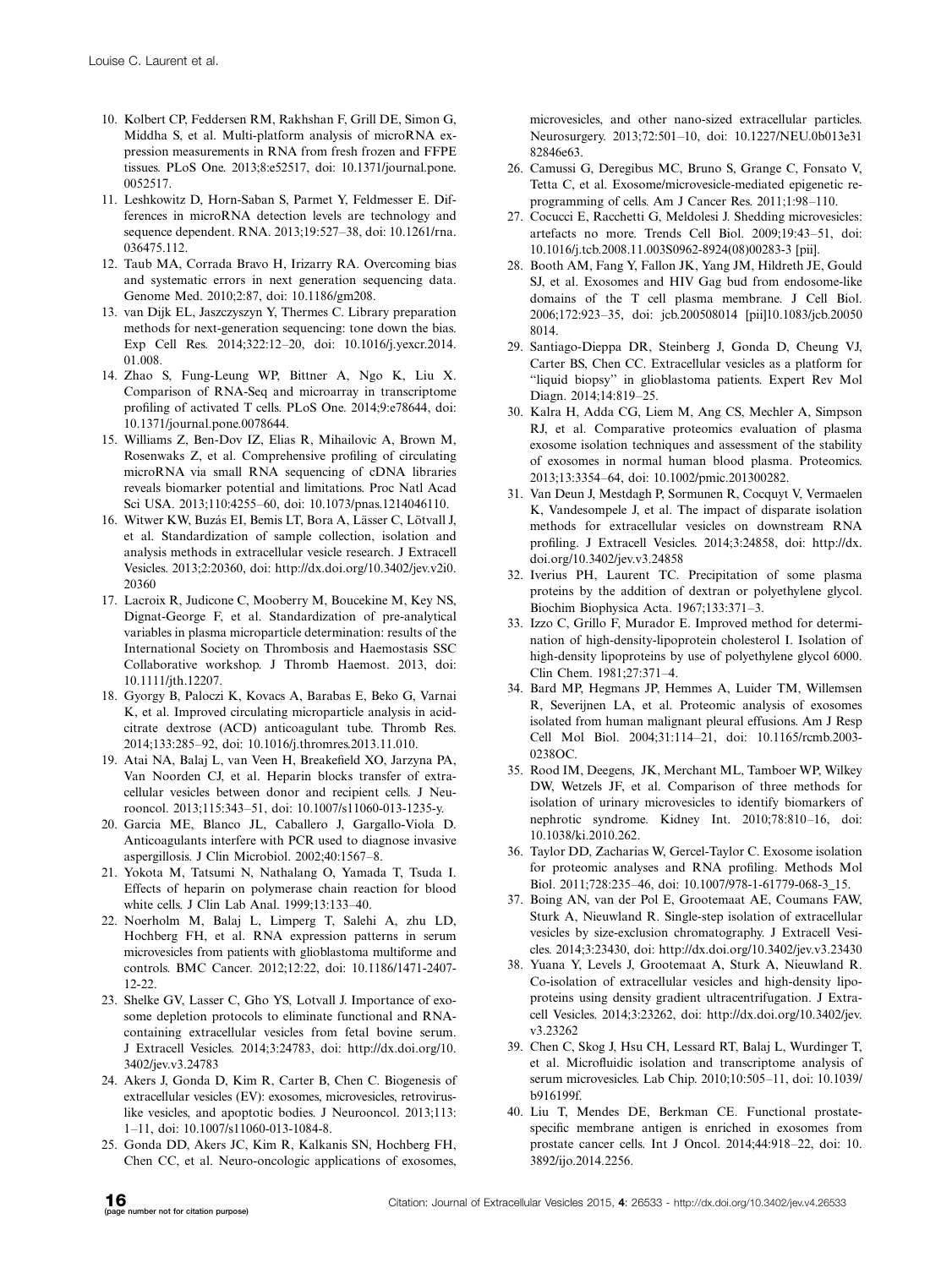- 41. Rupp AK, Rupp C, Keller S, Brase JC, Ehehalt R, Fogel M, et al. Loss of EpCAM expression in breast cancer derived serum exosomes: role of proteolytic cleavage. Gynecol Oncol. 2011;122:437-46, doi: 10.1016/j.ygyno.2011.04.035.
- 42. Abd Elmageed ZY, Yang Y, Thomas R, Ranjan M, Mondal D, Moroz K, et al. Neoplastic reprogramming of patient-derived adipose stem cells by prostate cancer cell-associated exosomes. Stem Cells. 2014;32:983-97, doi: 10.1002/stem.1619.
- 43. Lau C, Kim Y, Chia D, Spielmann N, Eibl G, Elashoff D, et al. Role of pancreatic cancer-derived exosomes in salivary biomarker development. J Biol Chem. 2013;288:26888-97, doi: 10.1074/jbc.M113.452458.
- 44. Palanisamy V, Sharma S, Deshpande A, Zhou H, Gimzewski J, Wong DT, et al. Nanostructural and transcriptomic analyses of human saliva derived exosomes. PLoS One. 2010;5:e8577, doi: 10.1371/journal.pone.0008577.
- 45. Cvjetkovic A, Lotvall J, Lasser C. The influence of rotor type and centrifugation time on the yield and purity of extracellular vesicles. J Extracell Vesicles. 2014;3:23111, doi: [http://](http://dx.doi.org/10.3402/jev.v3.23111) [dx.doi.org/10.3402/jev.v3.23111](http://dx.doi.org/10.3402/jev.v3.23111)
- 46. Momen-Heravi F, Balaj L, Alian S, Trachtenberg AJ, Hochberg FH, Skog J, et al. Impact of biofluid viscosity on size and sedimentation efficiency of the isolated microvesicles. Front Physiol. 2012;3:162, doi: 10.3389/fphys.2012.00162.
- 47. Skog J. Oral presentation, ISEV RNA Workshop, New York, NY, USA; October 1-2, 2012.
- 48. Zhang Z, Wang C, Li T, Liu Z, Li L. Comparison of ultracentrifugation and density gradient separation methods for isolating Tca8113 human tongue cancer cell line-derived exosomes. Oncol Lett. 2014;8:1701-6, doi: 10.3892/ol.2014. 2373.
- 49. Tauro BJ, Greening DW, Mathias RA, Ji H, Mathivanan S, Scott AM, et al. Comparison of ultracentrifugation, density gradient separation, and immunoaffinity capture methods for isolating human colon cancer cell line LIM1863-derived exosomes. Methods. 2012;56:293-304, doi: 10.1016/j.ymeth. 2012.01.002.
- 50. Oram JF, Vaughan AM. ABCA1-mediated transport of cellular cholesterol and phospholipids to HDL apolipoproteins. Curr Opin Lipidol. 2000;11:253-60.
- 51. Skogberg G, Gudmundsdottir J, van der Post S, Sandstrom K, Bruhn S, Benson M, et al. Characterization of human thymic exosomes. PLoS One. 2013;8:e67554, doi: 10.1371/ journal.pone.0067554.
- 52. Eldh M, Lotvall J, Malmhall C, Ekstrom K. Importance of RNA isolation methods for analysis of exosomal RNA: evaluation of different methods. Mol Immunol. 2012;50:278-86, doi: 10.1016/j.molimm.2012.02.001.
- 53. McAlexander MA, Phillips MJ, Witwer KW. Comparison of methods for miRNA extraction from plasma and quantitative recovery of RNA from cerebrospinal fluid. Front Genet. 2013;4:83, doi: 10.3389/fgene.2013.00083.
- 54. Sedlackova T, Repiska G, Minarik G. Selection of an optimal method for co-isolation of circulating DNA and miRNA from the plasma of pregnant women. Clin Chem Lab Med. 2014;52:1543-8, doi: 10.1515/cclm-2014-0021.
- 55. Kroh EM, Parkin RK, Mitchell PS, Tewari M. Analysis of circulating microRNA biomarkers in plasma and serum using quantitative reverse transcription-PCR (qRT-PCR). Methods. 2010;50:298-301, doi: 10.1016/j.ymeth.2010.01.032.
- 56. Monleau M, Bonnel S, Gostan T, Blanchard D, Courgnaud V, Lecellier CH, et al. Comparison of different extraction techniques to profile microRNAs from human sera and peripheral blood mononuclear cells. BMC Genomics. 2014;15:395, doi: 10.1186/1471-2164-15-395.
- 57. Moret I, Sanchez-Izquierdo D, Iborra M, Tortosa L, Navarro-Puche A, Nos P, et al. Assessing an improved protocol for plasma microRNA extraction. PLoS One. 2013; 8:e82753, doi: 10.1371/journal.pone.0082753.
- 58. Yan I, Patel T. Isolation of extracellular vesicle RNA from bile. Protocol Exchange. 2015, doi: 10.1038/protex.2015.003.
- 59. Yan I, Patel T. Isolation of extracellular vesicle RNA from serum. Protocol Exchange. 2015, doi: 10.1038/protex. 2015.004.
- 60. Yan I, Patel T. Isolation of extracellular vesicle RNA from cell culture supernatant. Protocol Exchange. 2015, doi: 10. 1038/protex.2015.005.
- 61. Aranda R, 4th, Dineen SM, Craig RL, Guerrieri RA, Robertson JM. Comparison and evaluation of RNA quantification methods using viral, prokaryotic, and eukaryotic RNA over a 10(4) concentration range. Anal Biochem. 2009;387:122-7, doi: 10.1016/j.ab.2009.01.003.
- 62. Lee C, Harris RA, Wall JK, Mayfield RD, Wilke CO. RNaseIII and T4 Polynucleotide Kinase sequence biases and solutions during RNA-seq library construction. Biol Direct. 2013;8:16, doi: 10.1186/1745-6150-8-16.
- 63. György B, Marcus ME, Breakefield XO, Leonard JN. Therapeutic applications of extracellular vesicles: clinical promise and open questions. Annual Rev Pharmacol Toxicol. 2015;55:439-64.
- 64. Lai CP, Kim EY, Badr CE, Weissleder R, Mempel TR, Tannous BA, et al. Visualization and tracking of extracellular vesicle delivery and RNA translation using multiplexed reporters. Nat Commun. 2015;6:7029.
- 65. Mittelbrunn M, Gutierrez-Vazquez C, Villarroya-Beltri C, Gonzalez S, Sanchez-Cabo F, Gonzalez MA, et al. Unidirectional transfer of microRNA-loaded exosomes from T cells to antigen-presenting cells. Nat Commun. 2011;2:282, doi: 10.1038/ncomms1285.
- 66. Shen B, Fang Y, Wu N, Gould SJ. Biogenesis of the posterior pole is mediated by the exosome/microvesicle protein-sorting pathway. J Biol Chem. 2011;286:44162-76, doi: 10.1074/jbc. M111.274803.
- 67. Ohno S, Takanashi M, Sudo K, Ueda S, Ishikawa A, Matsuyama N, et al. Systemically injected exosomes targeted to EGFR deliver antitumor microRNA to breast cancer cells. Mol Ther. 2013;21:185-91, doi: 10.1038/mt.2012.180.
- 68. Peinado H, Aleckovic M, Lavotshkin S, Matei I, Costa-Silva B, Moreno-Bueno G, et al. Melanoma exosomes educate bone marrow progenitor cells toward a pro-metastatic phenotype through MET. Nat Med. 2012;18:883-91, doi: 10. 1038/nm.2753.
- 69. Lai CP, Mardini O, Ericsson M, Prabhakar S, Maguire CA, Chen JW, et al. Dynamic biodistribution of extracellular vesicles in vivo using a multimodal imaging reporter. ACS Nano. 2014;8:483-94, doi: 10.1021/nn404945r.
- 70. Saunderson SC, Dunn AC, Crocker PR, McLellan AD. CD169 mediates the capture of exosomes in spleen and lymph node. Blood. 2014;123:208-16, doi: 10.1182/blood-2013-03-489732.
- 71. Mestdagh P, Hartmann N, Baeriswyl L, Andreasen D, Bernard N, Chen C, et al. Evaluation of quantitative miRNA expression platforms in the microRNA quality control (miRQC) study. Nat Methods. 2014;11:809-15, doi: 10.1038/ nmeth.3014.
- 72. Burgos KL, Javaherian A, Bomprezzi R, Ghaffari L, Rhodes S, Courtright A, et al. Identification of extracellular miRNA in human cerebrospinal fluid by next-generation sequencing. RNA. 2013;19:712-22, doi: 10.1261/rna.036863.112.
- 73. Burgos KL, Van Keuren-Jensen K. RNA isolation for small RNA next-generation sequencing from acellular biofluids.